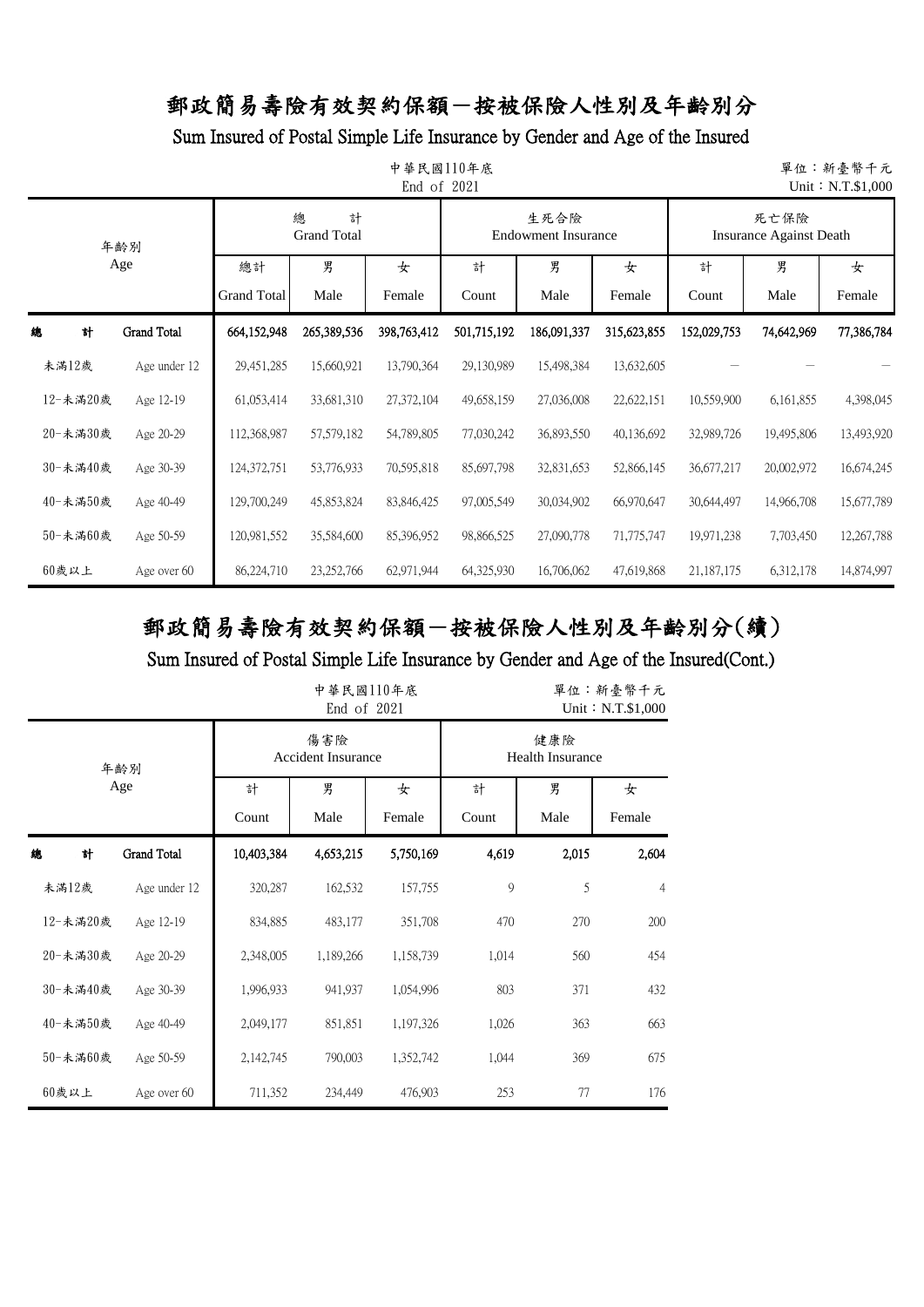Sum Insured of Postal Simple Life Insurance by Gender and Age of the Insured

|          | 中華民國109年底<br>單位:新臺幣千元<br>End of 2020<br>Unit: N.T.\$1,000 |                    |                              |             |               |                                    |             |                                        |            |            |  |  |  |
|----------|-----------------------------------------------------------|--------------------|------------------------------|-------------|---------------|------------------------------------|-------------|----------------------------------------|------------|------------|--|--|--|
|          | 年齢別                                                       |                    | 總<br>計<br><b>Grand Total</b> |             |               | 生死合險<br><b>Endowment Insurance</b> |             | 死亡保險<br><b>Insurance Against Death</b> |            |            |  |  |  |
| Age      |                                                           | 總計                 | 男                            | 女           | 計             | 男                                  | 女           | 計                                      | 男          | 女          |  |  |  |
|          |                                                           | <b>Grand Total</b> | Male                         | Female      | Count         | Male                               | Female      | Count                                  | Male       | Female     |  |  |  |
| 計<br>總   | <b>Grand Total</b>                                        | 713,071,976        | 287,221,666                  | 425,850,310 | 572,272,684   | 213,895,362                        | 358,377,322 | 130,791,661                            | 68,772,270 | 62,019,391 |  |  |  |
| 未滿12歲    | Age under 12                                              | 30,058,210         | 15,984,977                   | 14,073,233  | 29,731,777    | 15,820,103                         | 13,911,674  |                                        |            |            |  |  |  |
| 12-未滿20歲 | Age 12-19                                                 | 69,538,150         | 38,069,940                   | 31,468,210  | 58,109,419    | 31,407,741                         | 26,701,678  | 10,582,190                             | 6,177,675  | 4,404,515  |  |  |  |
| 20-未滿30歲 | Age 20-29                                                 | 133,950,698        | 68, 145, 438                 | 65,805,260  | 98,465,118    | 47,328,475                         | 51,136,643  | 33,240,244                             | 19,633,917 | 13,606,327 |  |  |  |
| 30-未滿40歲 | Age 30-39                                                 | 143,466,265        | 60,377,606                   | 83,088,659  | 105,414,957   | 39,591,148                         | 65,823,809  | 36,230,977                             | 19,907,042 | 16,323,935 |  |  |  |
| 40-未滿50歲 | Age 40-49                                                 | 138,617,178        | 48,487,794                   | 90,129,384  | 109, 313, 255 | 33,648,619                         | 75,664,636  | 27,395,720                             | 14,030,635 | 13,365,085 |  |  |  |
| 50-未滿60歲 | Age 50-59                                                 | 123,825,252        | 36,297,628                   | 87,527,624  | 107,029,414   | 29,223,974                         | 77,805,440  | 14,680,420                             | 6,290,210  | 8,390,210  |  |  |  |
| 60歲以上    | Age over 60                                               | 73,616,223         | 19,858,283                   | 53,757,940  | 64,208,744    | 16,875,302                         | 47,333,442  | 8,662,110                              | 2,732,791  | 5,929,319  |  |  |  |

# 郵政簡易壽險有效契約保額-按被保險人性別及年齡別分(續)

|   |          |                    |            | 中華民國109年底<br>End of 2020  |           | 單位:新臺幣千元<br>Unit: N.T.\$1,000  |       |                |  |
|---|----------|--------------------|------------|---------------------------|-----------|--------------------------------|-------|----------------|--|
|   |          | 年齢別                |            | 傷害險<br>Accident Insurance |           | 健康險<br><b>Health Insurance</b> |       |                |  |
|   |          | Age                | 計          | 男                         | 女         | 計                              | 男     | 女              |  |
|   |          |                    | Count      | Male                      | Female    | Count                          | Male  | Female         |  |
| 總 | 計        | <b>Grand Total</b> | 10,002,627 | 4,551,819                 | 5,450,808 | 5,004                          | 2,215 | 2,789          |  |
|   | 未滿12歲    | Age under 12       | 326,423    | 164,868                   | 161,555   | 10                             | 6     | $\overline{4}$ |  |
|   | 12-未滿20歲 | Age 12-19          | 846,003    | 484,229                   | 361,774   | 538                            | 295   | 243            |  |
|   | 20-未滿30歲 | Age 20-29          | 2,244,133  | 1,182,396                 | 1,061,737 | 1,203                          | 650   | 553            |  |
|   | 30-未滿40歲 | Age 30-39          | 1,819,459  | 878,999                   | 940,460   | 872                            | 417   | 455            |  |
|   | 40-未滿50歲 | Age 40-49          | 1,907,171  | 808,167                   | 1,099,004 | 1,032                          | 373   | 659            |  |
|   | 50-未滿60歲 | Age 50-59          | 2,114,323  | 783,051                   | 1,331,272 | 1,095                          | 393   | 702            |  |
|   | $60$ 歲以上 | Age over 60        | 745,115    | 250,109                   | 495,006   | 254                            | 81    | 173            |  |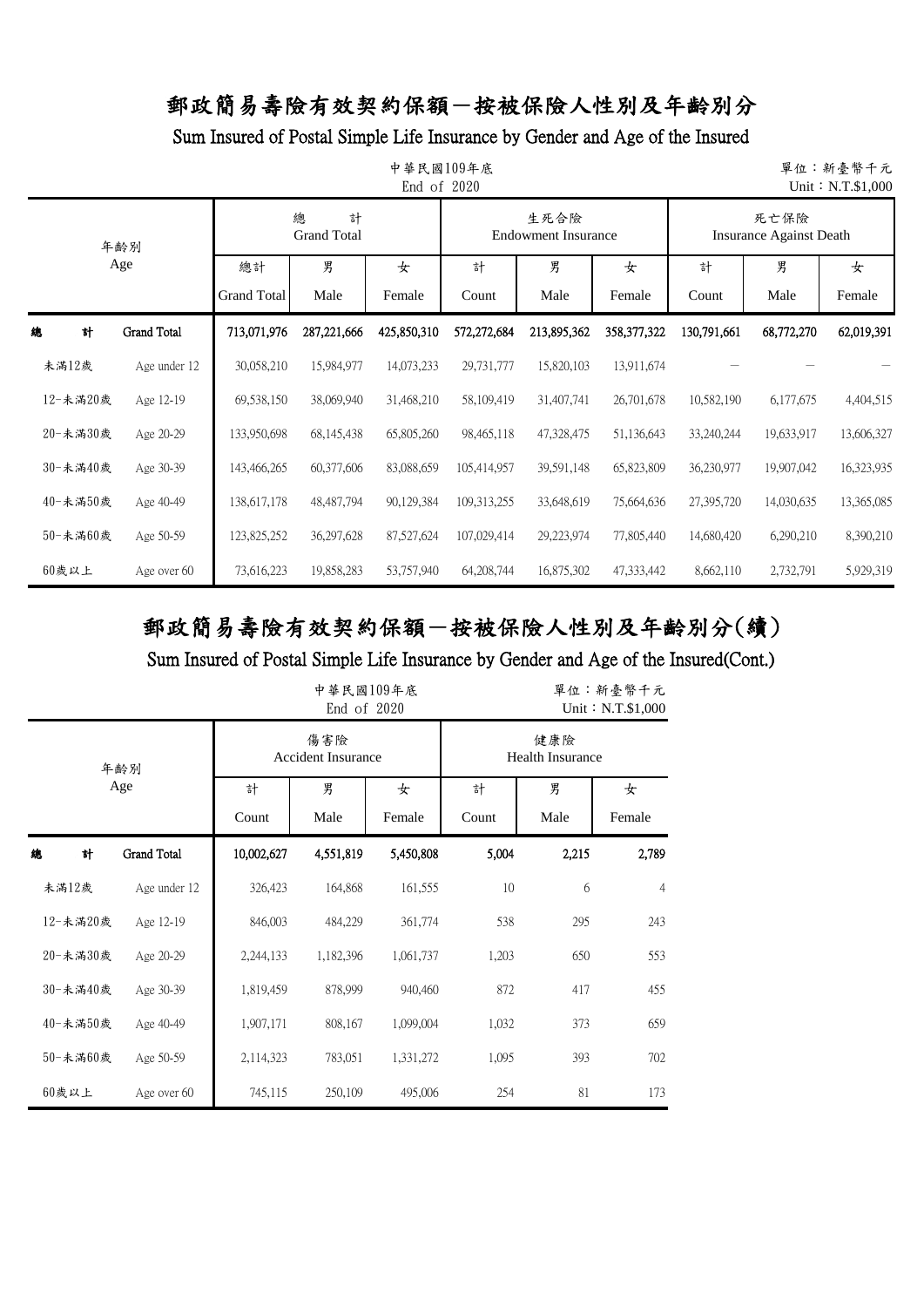### Sum Insured of Postal Simple Life Insurance by Gender and Age of the Insured

|            | 中華民國108年底<br>單位:新臺幣千元<br>End of 2019<br>Unit: N.T.\$1,000 |                              |             |             |               |                                    |             |                                        |              |             |  |  |  |  |
|------------|-----------------------------------------------------------|------------------------------|-------------|-------------|---------------|------------------------------------|-------------|----------------------------------------|--------------|-------------|--|--|--|--|
| 年齢別<br>Age |                                                           | 總<br>計<br><b>Grand Total</b> |             |             |               | 生死合險<br><b>Endowment Insurance</b> |             | 死亡保險<br><b>Insurance Against Death</b> |              |             |  |  |  |  |
|            |                                                           | 總計<br><b>Grand Total</b>     | 男<br>Male   | 女<br>Female | 計<br>Count    | 男<br>Male                          | 女<br>Female | 計<br>Count                             | 男<br>Male    | 女<br>Female |  |  |  |  |
| 計<br>緿     | Grand Total                                               | 765,460,551                  | 310,003,686 | 455,456,865 | 625,811,907   | 236, 287, 876                      | 389,524,031 | 129,067,547                            | 68,794,995   | 60,272,552  |  |  |  |  |
| 未滿12歲      | Age 11 and under                                          | 29,074,738                   | 15,470,921  | 13,603,817  | 28,749,829    | 15,308,211                         | 13,441,618  |                                        |              |             |  |  |  |  |
| 12-未滿20歲   | Age 12-19                                                 | 76,516,960                   | 41,696,089  | 34,820,871  | 64,930,933    | 34,946,627                         | 29,984,306  | 10,653,690                             | 6,219,002    | 4,434,688   |  |  |  |  |
| 20-未満30歲   | Age 20-29                                                 | 154,755,297                  | 78,264,504  | 76,490,793  | 118,598,792   | 57,104,086                         | 61,494,706  | 33,692,101                             | 19,839,757   | 13,852,344  |  |  |  |  |
| 30-未滿40歲   | Age 30-39                                                 | 161,723,844                  | 67,001,864  | 94,721,980  | 123, 165, 262 | 45,922,950                         | 77,242,312  | 36,657,088                             | 20,143,662   | 16,513,426  |  |  |  |  |
| 40-未滿50歲   | Age 40-49                                                 | 148, 124, 728                | 51,511,061  | 96,613,667  | 118,684,996   | 36,499,538                         | 82,185,458  | 27,487,098                             | 14, 165, 453 | 13,321,645  |  |  |  |  |
| 50-未満60歲   | Age 50-59                                                 | 127,316,930                  | 37,580,949  | 89,735,981  | 111,038,628   | 30,509,593                         | 80,529,035  | 14,046,378                             | 6,215,777    | 7,830,601   |  |  |  |  |
| $60$ 歲以上   | Age over 60                                               | 67,948,054                   | 18,478,298  | 49,469,756  | 60,643,467    | 15,996,871                         | 44,646,596  | 6,531,192                              | 2,211,344    | 4,319,848   |  |  |  |  |

# 郵政簡易壽險有效契約保額-按被保險人性別及年齡別分(續)

|          |                  |            | 中華民國108年底<br>End of 2019         |             |            | 單位:新臺幣千元<br>Unit: N.T.\$1,000  |             |  |  |
|----------|------------------|------------|----------------------------------|-------------|------------|--------------------------------|-------------|--|--|
|          | 年齢別              |            | 傷害險<br><b>Accident Insurance</b> |             |            | 健康險<br><b>Health Insurance</b> |             |  |  |
|          | Age              | 計<br>Count | 男<br>Male                        | 女<br>Female | 計<br>Count | 男<br>Male                      | 女<br>Female |  |  |
| 總<br>計   | Grand Total      | 10,575,679 | 4,918,421                        | 5,657,258   | 5,418      | 2,394                          | 3,024       |  |  |
| 未滿12歲    | Age 11 and under | 324,898    | 162,705                          | 162,193     | 11         | 5                              | 6           |  |  |
| 12-未滿20歲 | Age 12-19        | 931,714    | 530,128                          | 401,586     | 623        | 332                            | 291         |  |  |
| 20-未滿30歲 | Age 20-29        | 2,463,044  | 1,319,938                        | 1,143,106   | 1,360      | 723                            | 637         |  |  |
| 30-未滿40歲 | Age 30-39        | 1,900,589  | 934,821                          | 965,768     | 905        | 431                            | 474         |  |  |
| 40-未満50歳 | Age 40-49        | 1,951,563  | 845,680                          | 1,105,883   | 1,071      | 390                            | 681         |  |  |
| 50-未滿60歲 | Age 50-59        | 2,230,763  | 855,171                          | 1,375,592   | 1,161      | 408                            | 753         |  |  |
| $60$ 歲以上 | Age over 60      | 773,108    | 269,978                          | 503,130     | 287        | 105                            | 182         |  |  |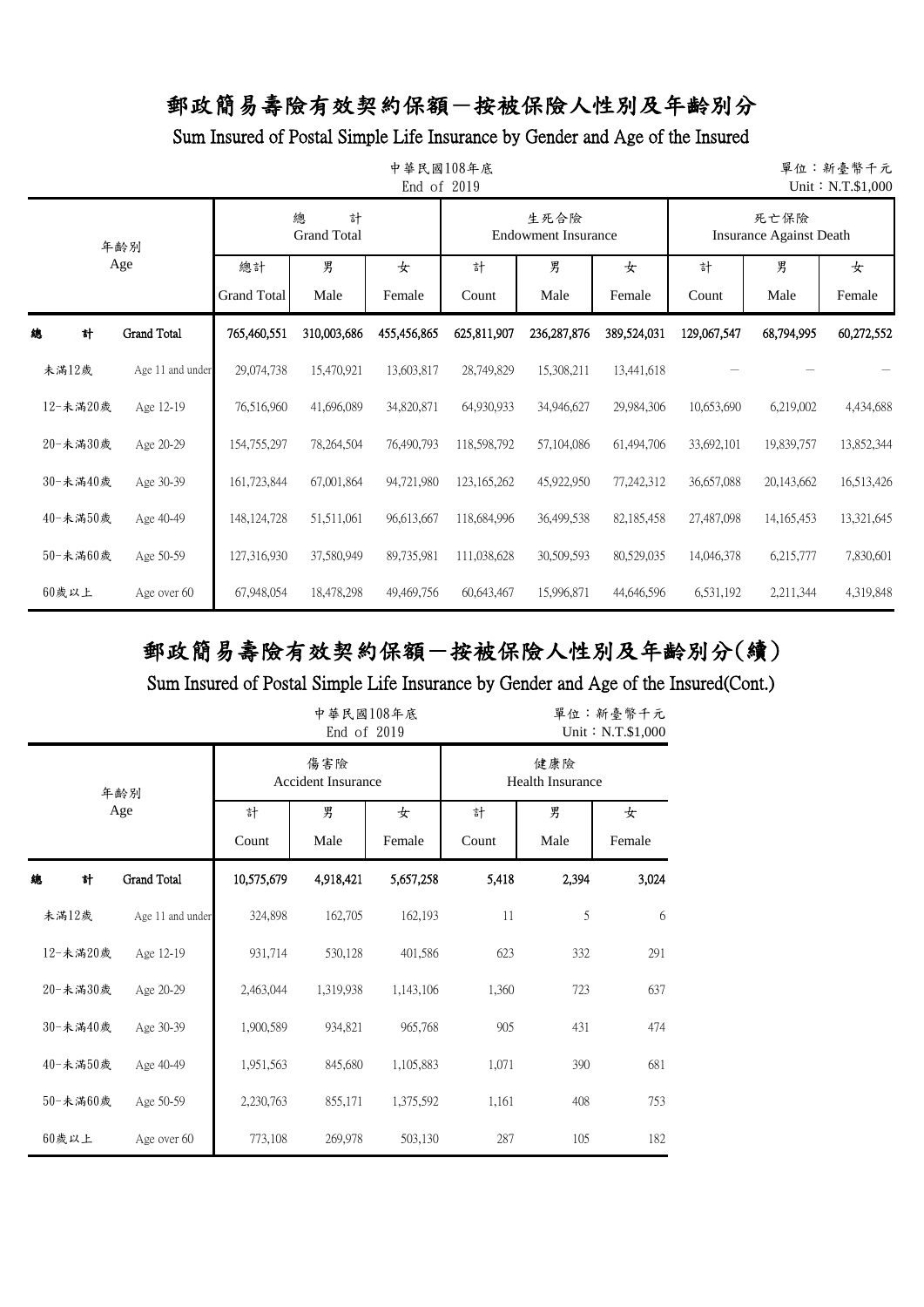#### Sum Insured of Postal Simple Life Insurance by Gender and Age of the Insured

|     | 中華民國107年底<br>單位:新臺幣千元<br>End of 2018<br>Unit: N.T.\$1,000 |                          |               |                              |             |             |                                    |             |                                        |             |            |  |  |  |
|-----|-----------------------------------------------------------|--------------------------|---------------|------------------------------|-------------|-------------|------------------------------------|-------------|----------------------------------------|-------------|------------|--|--|--|
|     |                                                           | 年齢別                      |               | 總<br>計<br><b>Grand Total</b> |             |             | 生死合險<br><b>Endowment Insurance</b> |             | 死亡保險<br><b>Insurance Against Death</b> |             |            |  |  |  |
| Age |                                                           | 總計<br><b>Grand Total</b> | 男<br>Male     | 女<br>Female                  | 計<br>Count  | 男<br>Male   | 女<br>Female                        | 計<br>Count  | 男<br>Male                              | 女<br>Female |            |  |  |  |
| 總   | 計                                                         | <b>Grand Total</b>       | 813,178,618   | 331,174,016                  | 482,004,602 | 672,016,643 | 256,489,749                        | 415,526,894 | 129,388,242                            | 69,196,905  | 60,191,337 |  |  |  |
|     | 未滿12歲                                                     | Age 11 and under         | 30,429,253    | 16,262,628                   | 14,166,625  | 30,094,334  | 16,087,771                         | 14,006,563  |                                        |             |            |  |  |  |
|     | 12-未滿20歲                                                  | Age 12-19                | 83,793,234    | 45,340,322                   | 38,452,912  | 71,891,740  | 38,437,953                         | 33,453,787  | 10,826,634                             | 6,285,048   | 4,541,586  |  |  |  |
|     | 20-未滿30歲                                                  | Age 20-29                | 174,178,199   | 87, 375, 219                 | 86,802,980  | 137,060,268 | 65,750,556                         | 71,309,712  | 34,245,474                             | 20,096,560  | 14,148,914 |  |  |  |
|     | 30-未滿40歲                                                  | Age 30-39                | 178,367,698   | 72,983,592                   | 105,384,106 | 139,383,125 | 51,728,513                         | 87,654,612  | 36,840,211                             | 20,226,686  | 16,613,525 |  |  |  |
|     | 40-未滿50歲                                                  | Age 40-49                | 156,452,024   | 54,260,864                   | 102,191,160 | 126,707,357 | 39,049,145                         | 87,658,212  | 27,588,133                             | 14,272,280  | 13,315,853 |  |  |  |
|     | 50-未滿60歲                                                  | Age 50-59                | 128, 164, 279 | 38,099,067                   | 90,065,212  | 111,686,875 | 30,875,578                         | 80,811,297  | 14,089,947                             | 6,301,838   | 7,788,109  |  |  |  |
|     | $60$ 歲以上                                                  | Age over 60              | 61,793,931    | 16,852,324                   | 44,941,607  | 55,192,944  | 14,560,233                         | 40,632,711  | 5,797,843                              | 2,014,493   | 3,783,350  |  |  |  |

# 郵政簡易壽險有效契約保額-按被保險人性別及年齡別分(續)

|          |                  |            | 中華民國107年底<br>End of 2018         |             | 單位:新臺幣千元<br>Unit: N.T.\$1,000  |           |             |  |
|----------|------------------|------------|----------------------------------|-------------|--------------------------------|-----------|-------------|--|
|          | 年齢別              |            | 傷害險<br><b>Accident Insurance</b> |             | 健康險<br><b>Health Insurance</b> |           |             |  |
|          | Age              | 計<br>Count | 男<br>Male                        | 女<br>Female | 計<br>Count                     | 男<br>Male | 女<br>Female |  |
| 總<br>計   | Grand Total      | 11,767,847 | 5,484,752                        | 6,283,095   | 5,886                          | 2,610     | 3,276       |  |
| 未滿12歲    | Age 11 and under | 334,908    | 174,852                          | 160,056     | 11                             | 5         | 6           |  |
| 12-未滿20歲 | Age 12-19        | 1,074,113  | 616,943                          | 457,170     | 747                            | 378       | 369         |  |
| 20-未満30歲 | Age 20-29        | 2,870,920  | 1,527,284                        | 1,343,636   | 1,537                          | 819       | 718         |  |
| 30-未滿40歲 | Age 30-39        | 2,143,398  | 1,027,941                        | 1,115,457   | 964                            | 452       | 512         |  |
| 40-未滿50歲 | Age 40-49        | 2,155,401  | 939,009                          | 1,216,392   | 1,133                          | 430       | 703         |  |
| 50-未滿60歲 | Age 50-59        | 2,386,258  | 921,223                          | 1,465,035   | 1,199                          | 428       | 771         |  |
| 60歲以上    | Age over 60      | 802,849    | 277,500                          | 525,349     | 295                            | 98        | 197         |  |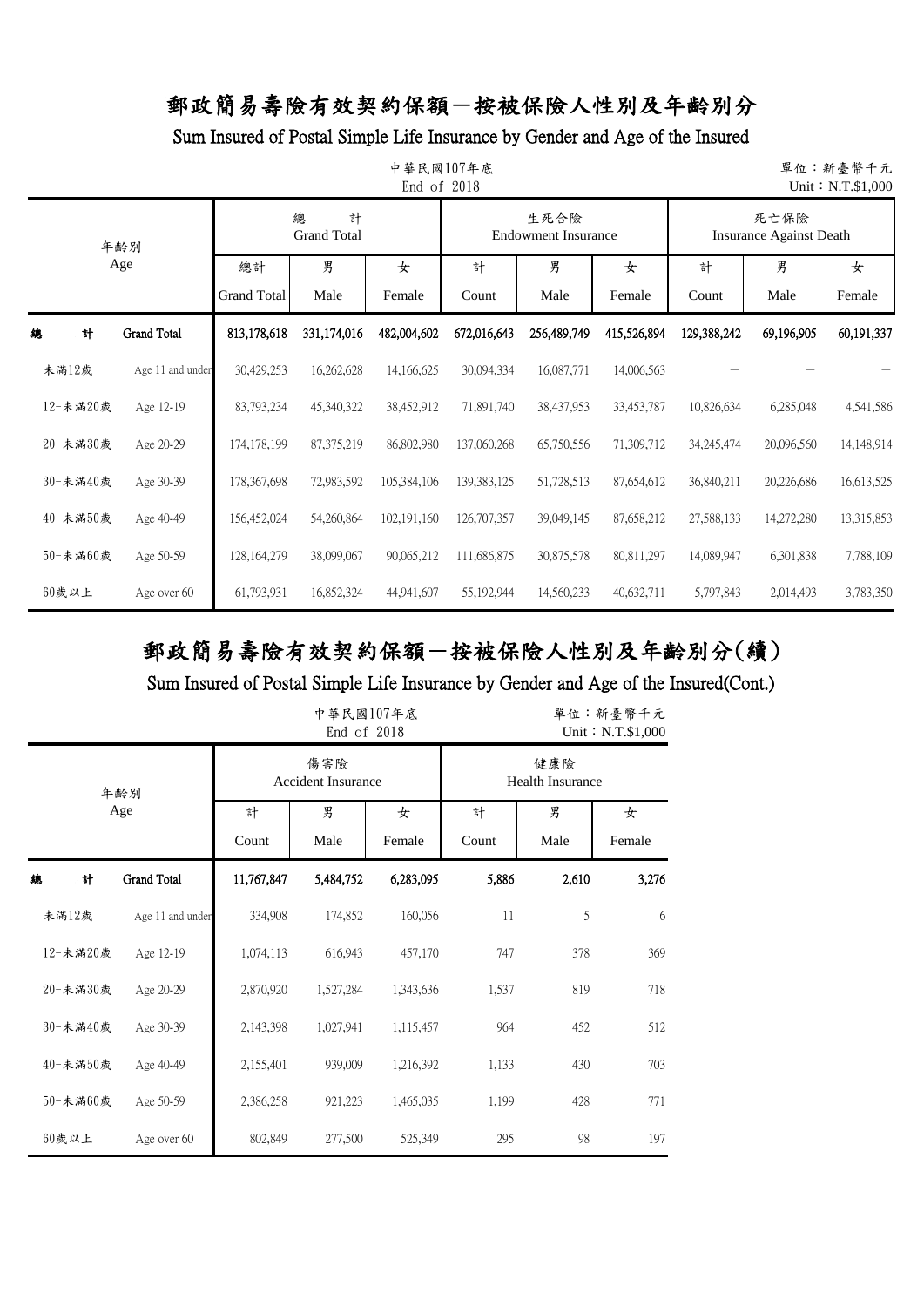### Sum Insured of Postal Simple Life Insurance by Gender and Age of the Insured

|          | 中華民國106年底<br>單位:新臺幣千元<br>End of 2017<br>Unit: N.T.\$1,000 |                          |                              |               |               |                                    |             |                                        |            |             |  |  |  |  |
|----------|-----------------------------------------------------------|--------------------------|------------------------------|---------------|---------------|------------------------------------|-------------|----------------------------------------|------------|-------------|--|--|--|--|
|          | 年齢別                                                       |                          | 總<br>計<br><b>Grand Total</b> |               |               | 生死合險<br><b>Endowment Insurance</b> |             | 死亡保險<br><b>Insurance Against Death</b> |            |             |  |  |  |  |
| Age      |                                                           | 總計<br><b>Grand Total</b> | 男<br>Male                    | 女<br>Female   | 計<br>Count    | 男<br>Male                          | 女<br>Female | 計<br>Count                             | 男<br>Male  | 女<br>Female |  |  |  |  |
| 計<br>緿   | Grand Total                                               | 903,915,597              | 371,301,754                  | 532,613,843   | 759,958,420   | 294,819,660                        | 465,138,760 | 129,650,332                            | 69,760,639 | 59,889,693  |  |  |  |  |
| 未滿12歲    | Age 11 and under                                          | 43,836,683               | 23,447,558                   | 20,389,125    | 43,393,567    | 23,212,656                         | 20,180,911  |                                        |            |             |  |  |  |  |
| 12-未滿20歲 | Age 12-19                                                 | 96,802,374               | 52,054,870                   | 44,747,504    | 84, 397, 078  | 44,880,626                         | 39,516,452  | 10,995,031                             | 6,368,609  | 4,626,422   |  |  |  |  |
| 20-未滿30歲 | Age 20-29                                                 | 203, 207, 464            | 100,921,395                  | 102,286,069   | 164,862,520   | 78,636,798                         | 86,225,722  | 34,688,354                             | 20,342,698 | 14,345,656  |  |  |  |  |
| 30-未滿40歲 | Age 30-39                                                 | 201,554,139              | 81,407,111                   | 120, 147, 028 | 161,693,966   | 59,672,535                         | 102,021,431 | 37,248,350                             | 20,473,044 | 16,775,306  |  |  |  |  |
| 40-未滿50歲 | Age 40-49                                                 | 170,556,123              | 58,646,384                   | 111,909,739   | 140, 131, 621 | 43,052,533                         | 97,079,088  | 27,813,951                             | 14,478,444 | 13,335,507  |  |  |  |  |
| 50-未滿60歲 | Age 50-59                                                 | 131,669,786              | 39,483,111                   | 92,186,675    | 115,077,628   | 32,096,053                         | 82,981,575  | 13,876,878                             | 6,329,988  | 7,546,890   |  |  |  |  |
| $60$ 歲以上 | Age over 60                                               | 56,289,028               | 15,341,325                   | 40,947,703    | 50,402,040    | 13,268,459                         | 37,133,581  | 5,027,768                              | 1,767,856  | 3,259,912   |  |  |  |  |

# 郵政簡易壽險有效契約保額-按被保險人性別及年齡別分(續)

|          |                  |            | 中華民國106年底<br>End of 2017         |             | 單位:新臺幣千元<br>Unit: N.T.\$1,000  |           |             |  |
|----------|------------------|------------|----------------------------------|-------------|--------------------------------|-----------|-------------|--|
|          | 年齢別              |            | 傷害險<br><b>Accident Insurance</b> |             | 健康險<br><b>Health Insurance</b> |           |             |  |
|          | Age              | 計<br>Count | 男<br>Male                        | 女<br>Female | 計<br>Count                     | 男<br>Male | 女<br>Female |  |
| 計<br>總   | Grand Total      | 14,299,953 | 6,718,369                        | 7,581,584   | 6,892                          | 3,086     | 3,806       |  |
| 未滿12歲    | Age 11 and under | 443,105    | 234,897                          | 208,208     | 11                             | 5         | 6           |  |
| 12-未滿20歲 | Age 12-19        | 1,409,268  | 805,136                          | 604,132     | 997                            | 499       | 498         |  |
| 20-未滿30歲 | Age 20-29        | 3,654,740  | 1,940,933                        | 1,713,807   | 1,850                          | 966       | 884         |  |
| 30-未滿40歲 | Age 30-39        | 2,610,631  | 1,260,966                        | 1,349,665   | 1,192                          | 566       | 626         |  |
| 40-未滿50歲 | Age 40-49        | 2,609,256  | 1,114,903                        | 1,494,353   | 1,295                          | 504       | 791         |  |
| 50-未滿60歲 | Age 50-59        | 2,714,034  | 1,056,618                        | 1,657,416   | 1,246                          | 452       | 794         |  |
| $60$ 歲以上 | Age over 60      | 858,919    | 304,916                          | 554,003     | 301                            | 94        | 207         |  |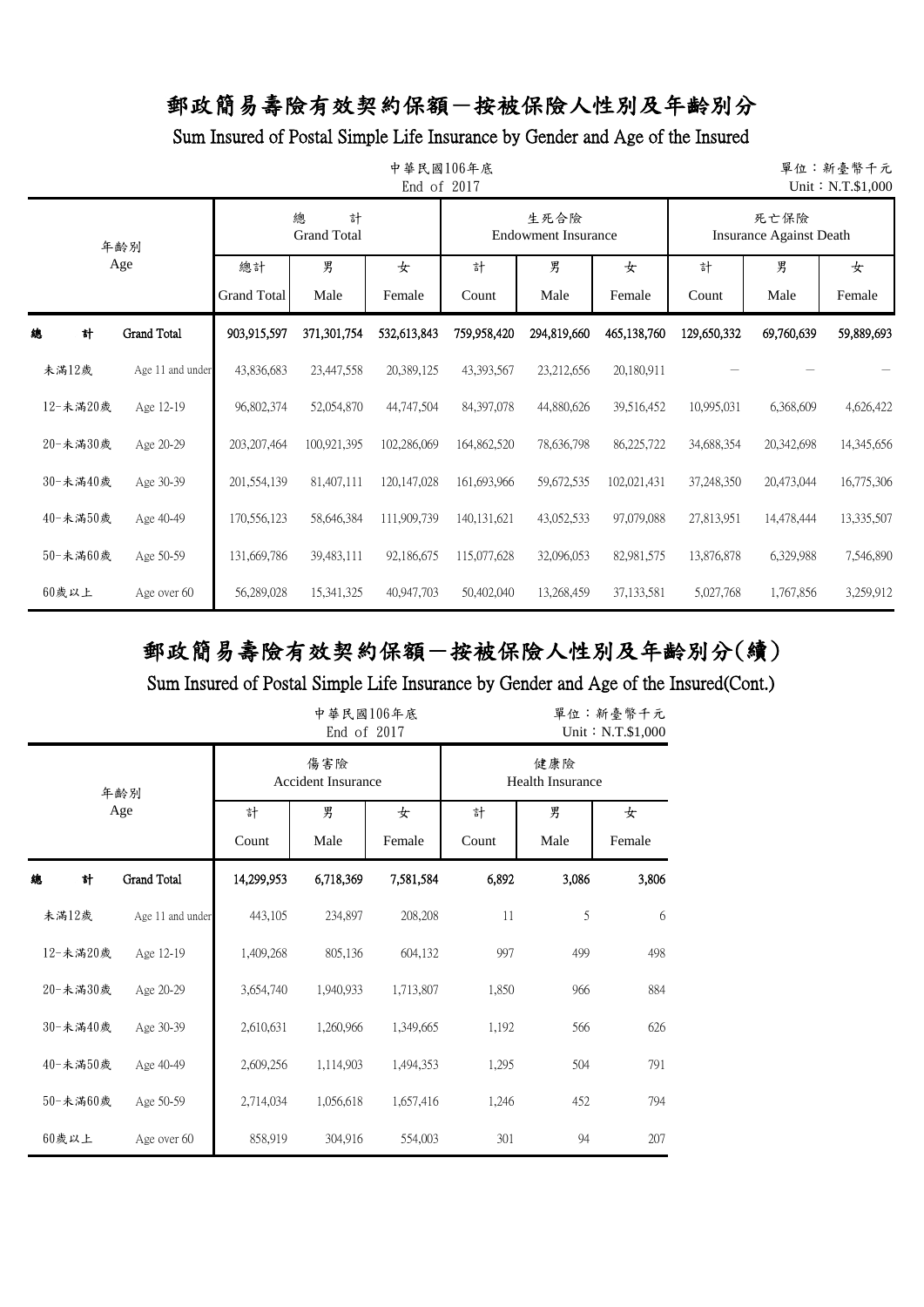Sum Insured of Postal Simple Life Insurance by Gender and Age of the Insured

|            | 中華民國105年底<br>單位:新臺幣千元<br>End of 2016<br>Unit: N.T.\$1,000 |                              |             |               |               |                                    |             |                                        |            |             |  |  |  |  |
|------------|-----------------------------------------------------------|------------------------------|-------------|---------------|---------------|------------------------------------|-------------|----------------------------------------|------------|-------------|--|--|--|--|
| 年齡別<br>Age |                                                           | 總<br>計<br><b>Grand Total</b> |             |               |               | 生死合險<br><b>Endowment Insurance</b> |             | 死亡保險<br><b>Insurance Against Death</b> |            |             |  |  |  |  |
|            |                                                           | 總計<br><b>Grand Total</b>     | 男<br>Male   | 女<br>Female   | 計<br>Count    | 男<br>Male                          | 女<br>Female | 計<br>Count                             | 男<br>Male  | 女<br>Female |  |  |  |  |
| 總<br>計     | <b>Grand Total</b>                                        | 980,604,904                  | 405,565,845 | 575,039,059   | 831,984,076   | 326,647,892                        | 505,336,184 | 131,364,178                            | 70,806,718 | 60,557,460  |  |  |  |  |
| 未滿12歲      | Age 11 and under                                          | 52,383,548                   | 28,020,532  | 24,363,016    | 51,818,157    | 27,715,154                         | 24,103,003  |                                        |            |             |  |  |  |  |
| 12-未滿20歲   | Age 12-19                                                 | 108,192,270                  | 58,050,741  | 50,141,529    | 95,144,503    | 50,531,662                         | 44,612,841  | 11,268,108                             | 6,507,734  | 4,760,374   |  |  |  |  |
| 20-未滿30歲   | Age 20-29                                                 | 228,929,034                  | 112,984,720 | 115,944,314   | 189, 162, 755 | 89,958,809                         | 99,203,946  | 35,224,896                             | 20,626,125 | 14,598,771  |  |  |  |  |
| 30-未滿40歲   | Age 30-39                                                 | 221,776,423                  | 88,761,927  | 133,014,496   | 180,983,366   | 66,545,950                         | 114,437,416 | 37,642,684                             | 20,704,722 | 16,937,962  |  |  |  |  |
| 40-未滿50歲   | Age 40-49                                                 | 182,843,673                  | 62,711,433  | 120, 132, 240 | 151,529,390   | 46,685,904                         | 104,843,486 | 28,188,338                             | 14,723,148 | 13,465,190  |  |  |  |  |
| 50-未満60歲   | Age 50-59                                                 | 134,779,517                  | 40,900,465  | 93,879,052    | 117,654,122   | 33,208,597                         | 84,445,525  | 13,999,412                             | 6,456,114  | 7,543,298   |  |  |  |  |
| 60歲以上      | Age over 60                                               | 51,700,439                   | 14,136,027  | 37,564,412    | 45,691,783    | 12,001,816                         | 33,689,967  | 5,040,740                              | 1,788,875  | 3,251,865   |  |  |  |  |

# 郵政簡易壽險有效契約保額-按被保險人性別及年齡別分(續)

|          |                    |            | 中華民國105年底<br>End of 2016         |             | 單位:新臺幣千元<br>Unit: N.T.\$1,000  |           |                |  |
|----------|--------------------|------------|----------------------------------|-------------|--------------------------------|-----------|----------------|--|
|          | 年齢別                |            | 傷害險<br><b>Accident Insurance</b> |             | 健康險<br><b>Health Insurance</b> |           |                |  |
|          | Age                | 計<br>Count | 男<br>Male                        | 女<br>Female | 計<br>Count                     | 男<br>Male | 女<br>Female    |  |
| 總<br>計   | <b>Grand Total</b> | 17,248,861 | 8,107,674                        | 9,141,187   | 7,789                          | 3,561     | 4,228          |  |
| 未滿12歲    | Age 11 and under   | 565,384    | 305,375                          | 260,009     | 7                              | 3         | $\overline{4}$ |  |
| 12-未滿20歲 | Age 12-19          | 1,778,504  | 1,010,761                        | 767,743     | 1,155                          | 584       | 571            |  |
| 20-未滿30歲 | Age 20-29          | 4,539,183  | 2,398,597                        | 2,140,586   | 2,200                          | 1,189     | 1,011          |  |
| 30-未滿40歲 | Age 30-39          | 3,149,015  | 1,510,616                        | 1,638,399   | 1,358                          | 639       | 719            |  |
| 40-未滿50歲 | Age 40-49          | 3,124,526  | 1,301,827                        | 1,822,699   | 1,419                          | 554       | 865            |  |
| 50-未滿60歲 | Age 50-59          | 3,124,650  | 1,235,264                        | 1,889,386   | 1,333                          | 490       | 843            |  |
| 60歲以上    | Age over 60        | 967,599    | 345,234                          | 622,365     | 317                            | 102       | 215            |  |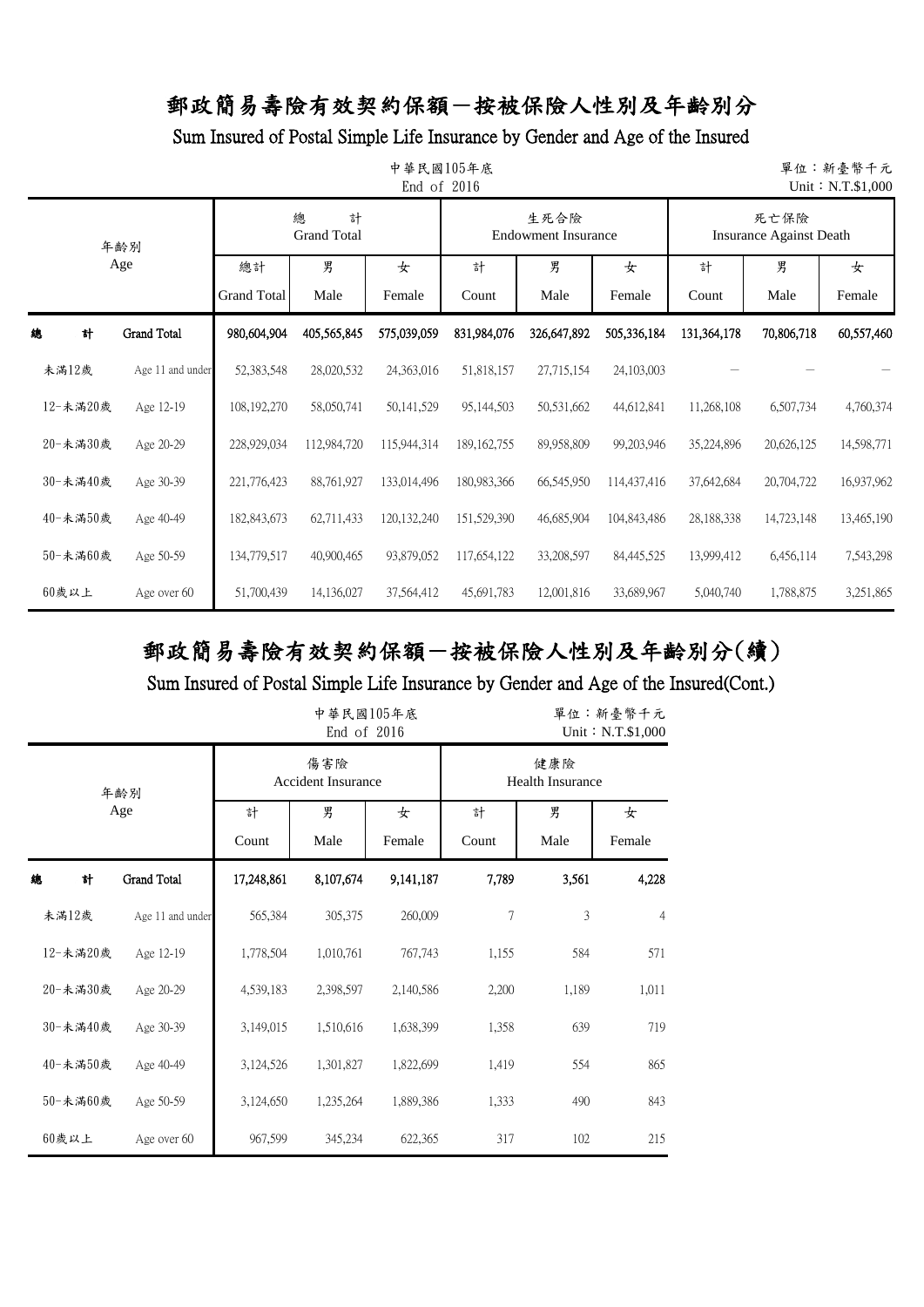Sum Insured of Postal Simple Life Insurance by Gender and Age of the Insured

|          | 中華民國104年底<br>單位:新臺幣千元<br>End of 2015<br>Unit: N.T.\$1,000 |                          |                              |             |             |                                    |               |                                        |            |             |  |  |  |  |
|----------|-----------------------------------------------------------|--------------------------|------------------------------|-------------|-------------|------------------------------------|---------------|----------------------------------------|------------|-------------|--|--|--|--|
|          | 年齢別                                                       |                          | 總<br>計<br><b>Grand Total</b> |             |             | 生死合險<br><b>Endowment Insurance</b> |               | 死亡保險<br><b>Insurance Against Death</b> |            |             |  |  |  |  |
|          | Age                                                       | 總計<br><b>Grand Total</b> | 男<br>Male                    | 女<br>Female | 計<br>Count  | 男<br>Male                          | 女<br>Female   | 男<br>計<br>Count<br>Male                |            | 女<br>Female |  |  |  |  |
| 計<br>總   | Grand Total                                               | 1,001,101,540            | 415,904,297                  | 585,197,243 | 850,548,039 | 335,939,129                        | 514,608,910   | 132,949,329                            | 71,636,182 | 61,313,147  |  |  |  |  |
| 未滿12歲    | Age 11 and under                                          | 57,007,564               | 30,492,272                   | 26,515,292  | 56,423,182  | 30,174,694                         | 26,248,488    |                                        |            |             |  |  |  |  |
| 12-未滿20歲 | Age 12-19                                                 | 113,292,688              | 60,694,270                   | 52,598,418  | 100,017,179 | 53,056,538                         | 46,960,641    | 11,383,213                             | 6,551,612  | 4,831,601   |  |  |  |  |
| 20-未滿30歲 | Age 20-29                                                 | 239,631,639              | 117,250,222                  | 122,381,417 | 199,510,192 | 94,030,961                         | 105,479,231   | 35,491,176                             | 20,772,607 | 14,718,569  |  |  |  |  |
| 30-未滿40歲 | Age 30-39                                                 | 227,407,544              | 90,148,800                   | 137,258,744 | 186,428,239 | 67,829,424                         | 118,598,815   | 37,849,591                             | 20,826,668 | 17,022,923  |  |  |  |  |
| 40-未滿50歲 | Age 40-49                                                 | 185,252,415              | 63, 634, 215                 | 121,618,200 | 153,509,453 | 47,372,172                         | 106, 137, 281 | 28,522,511                             | 14,908,486 | 13,614,025  |  |  |  |  |
| 50-未滿60歲 | Age 50-59                                                 | 132,450,453              | 40,875,437                   | 91,575,016  | 114,977,636 | 32,959,935                         | 82,017,701    | 14,299,909                             | 6,638,036  | 7,661,873   |  |  |  |  |
| $60$ 歲以上 | Age over 60                                               | 46,059,237               | 12,809,081                   | 33,250,156  | 39,682,158  | 10,515,405                         | 29, 166, 753  | 5,402,929                              | 1,938,773  | 3,464,156   |  |  |  |  |

# 郵政簡易壽險有效契約保額-按被保險人性別及年齡別分(續)

|          |                  |            | 中華民國104年底<br>End of 2015         |             | 單位:新臺幣千元<br>Unit: N.T.\$1,000 |                                |                |  |  |
|----------|------------------|------------|----------------------------------|-------------|-------------------------------|--------------------------------|----------------|--|--|
|          | 年齢別              |            | 傷害險<br><b>Accident Insurance</b> |             |                               | 健康險<br><b>Health Insurance</b> |                |  |  |
|          | Age              | 計<br>Count | 男<br>Male                        | 女<br>Female | 計<br>Count                    | 男<br>Male                      | 女<br>Female    |  |  |
| 緿<br>計   | Grand Total      | 17,595,668 | 8,325,068                        | 9,270,600   | 8,504                         | 3,918                          | 4,586          |  |  |
| 未滿12歲    | Age 11 and under | 584,375    | 317,575                          | 266,800     | 7                             | 3                              | $\overline{4}$ |  |  |
| 12-未滿20歲 | Age 12-19        | 1,890,988  | 1,085,463                        | 805,525     | 1,308                         | 657                            | 651            |  |  |
| 20-未滿30歲 | Age 20-29        | 4,627,817  | 2,445,324                        | 2,182,493   | 2,454                         | 1,330                          | 1,124          |  |  |
| 30-未滿40歲 | Age 30-39        | 3,128,309  | 1,492,046                        | 1,636,263   | 1,405                         | 662                            | 743            |  |  |
| 40-未滿50歲 | Age 40-49        | 3,218,909  | 1,352,945                        | 1,865,964   | 1,542                         | 612                            | 930            |  |  |
| 50-未滿60歲 | Age 50-59        | 3,171,459  | 1,276,920                        | 1,894,539   | 1,449                         | 546                            | 903            |  |  |
| 60歲以上    | Age over 60      | 973,811    | 354,795                          | 619,016     | 339                           | 108                            | 231            |  |  |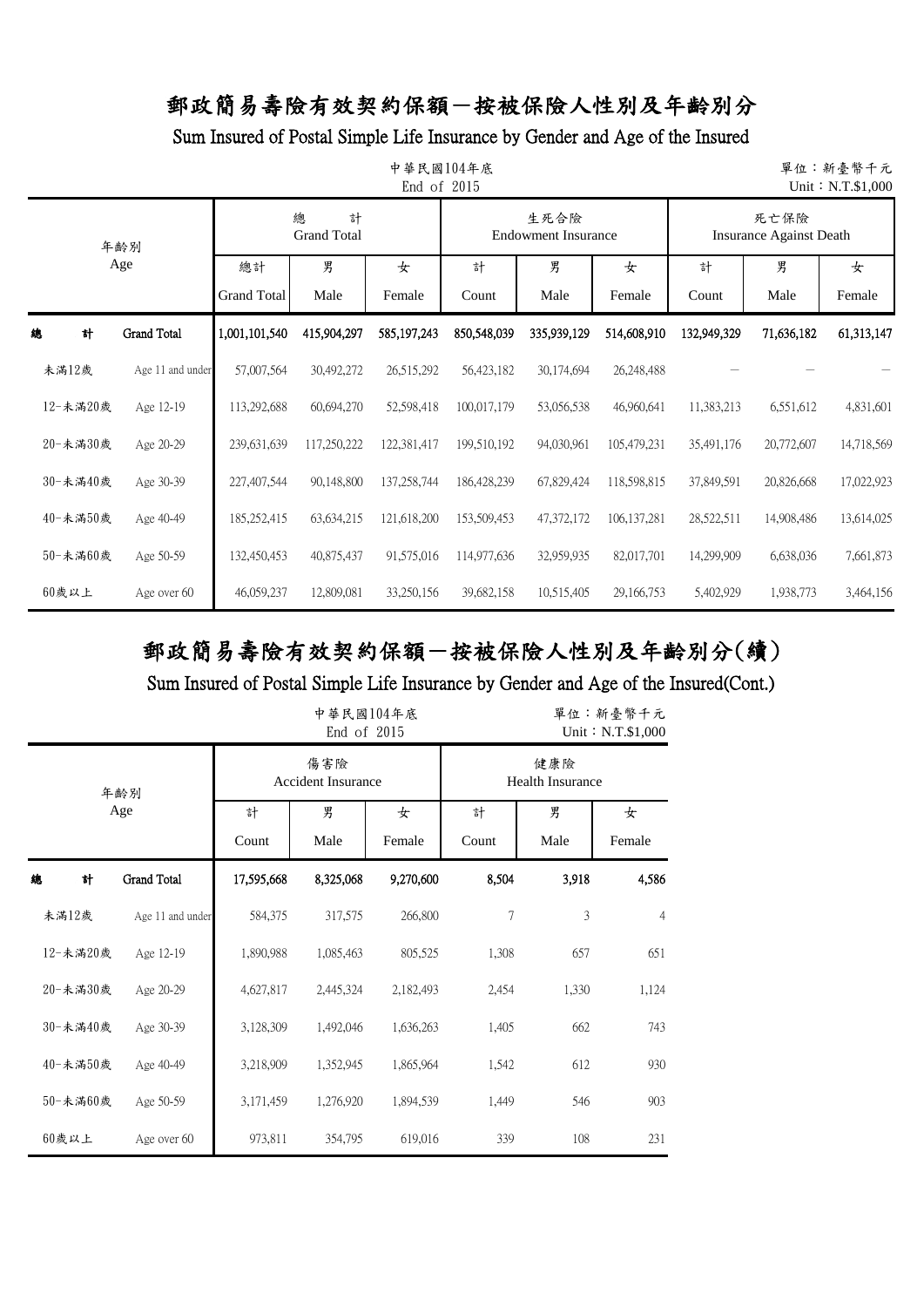Sum Insured of Postal Simple Life Insurance by Gender and Age of the Insured

|          | 中華民國103年底<br>單位:新臺幣千元<br>End of 2014<br>Unit: N.T.\$1,000 |                          |                              |             |             |                                    |             |                                        |            |             |  |  |  |  |
|----------|-----------------------------------------------------------|--------------------------|------------------------------|-------------|-------------|------------------------------------|-------------|----------------------------------------|------------|-------------|--|--|--|--|
|          | 年齡別                                                       |                          | 總<br>計<br><b>Grand Total</b> |             |             | 生死合險<br><b>Endowment Insurance</b> |             | 死亡保險<br><b>Insurance Against Death</b> |            |             |  |  |  |  |
|          | Age                                                       | 總計<br><b>Grand Total</b> | 男<br>Male                    | 女<br>Female | 計<br>Count  | 男<br>Male                          | 女<br>Female | 男<br>計<br>Count<br>Male                |            | 女<br>Female |  |  |  |  |
| 總<br>計   | <b>Grand Total</b>                                        | 1,011,056,950            | 422,641,914                  | 588,415,036 | 859,483,395 | 342,047,990                        | 517,435,405 | 134,391,404                            | 72,383,138 | 62,008,266  |  |  |  |  |
| 未滿12歲    | Age 11 and under                                          | 70,132,437               | 37,502,481                   | 32,629,956  | 69,465,146  | 37,130,972                         | 32,334,174  |                                        |            |             |  |  |  |  |
| 12-未滿20歲 | Age 12-19                                                 | 118,223,470              | 63,096,871                   | 55,126,599  | 104,880,888 | 55,410,058                         | 49,470,830  | 11,366,424                             | 6,534,760  | 4,831,664   |  |  |  |  |
| 20-未滿30歲 | Age 20-29                                                 | 245,020,228              | 118,291,312                  | 126,728,916 | 204,723,165 | 95,039,707                         | 109,683,458 | 35,914,863                             | 20,928,395 | 14,986,468  |  |  |  |  |
| 30-未滿40歲 | Age 30-39                                                 | 225,812,231              | 89, 207, 148                 | 136,605,083 | 184,757,015 | 66,812,522                         | 117,944,493 | 38,080,291                             | 20,960,213 | 17,120,078  |  |  |  |  |
| 40-未滿50歲 | Age 40-49                                                 | 183,908,096              | 63, 373, 151                 | 120,534,945 | 151,947,258 | 46,926,089                         | 105,021,169 | 28,804,886                             | 15,110,211 | 13,694,675  |  |  |  |  |
| 50-未滿60歲 | Age 50-59                                                 | 127,402,150              | 39,741,082                   | 87,661,068  | 109,814,664 | 31,707,200                         | 78,107,464  | 14,533,807                             | 6,798,043  | 7,735,764   |  |  |  |  |
| $60$ 歲以上 | Age over 60                                               | 40,558,338               | 11,429,869                   | 29,128,469  | 33,895,259  | 9,021,442                          | 24,873,817  | 5,691,133                              | 2,051,516  | 3,639,617   |  |  |  |  |

# 郵政簡易壽險有效契約保額-按被保險人性別及年齡別分(續)

|          |                    |            | 中華民國103年底<br>End of 2014         |             | 單位:新臺幣千元<br>Unit: N.T.\$1,000  |       |                |  |  |
|----------|--------------------|------------|----------------------------------|-------------|--------------------------------|-------|----------------|--|--|
|          | 年齢別                |            | 傷害險<br><b>Accident Insurance</b> |             | 健康險<br><b>Health Insurance</b> |       |                |  |  |
|          | Age                | 計<br>Count | 男<br>Male                        | 女<br>Female | 男<br>計<br>Count<br>Male        |       |                |  |  |
| 總<br>計   | <b>Grand Total</b> | 17,173,865 | 8,206,960                        | 8,966,905   | 8,286                          | 3,826 | 4,460          |  |  |
| 未滿12歲    | Age 11 and under   | 667,284    | 371,506                          | 295,778     | 7                              | 3     | $\overline{4}$ |  |  |
| 12-未滿20歲 | Age 12-19          | 1,974,852  | 1,151,380                        | 823,472     | 1,306                          | 673   | 633            |  |  |
| 20-未滿30歲 | Age 20-29          | 4,379,824  | 2,321,907                        | 2,057,917   | 2,376                          | 1,303 | 1,073          |  |  |
| 30-未滿40歲 | Age 30-39          | 2,973,540  | 1,433,771                        | 1,539,769   | 1,385                          | 642   | 743            |  |  |
| 40-未滿50歲 | Age 40-49          | 3,154,441  | 1,336,266                        | 1,818,175   | 1,511                          | 585   | 926            |  |  |
| 50-未滿60歲 | Age 50-59          | 3,052,319  | 1,235,332                        | 1,816,987   | 1,360                          | 507   | 853            |  |  |
| 60歲以上    | Age over 60        | 971,605    | 356,798                          | 614,807     | 341                            | 113   | 228            |  |  |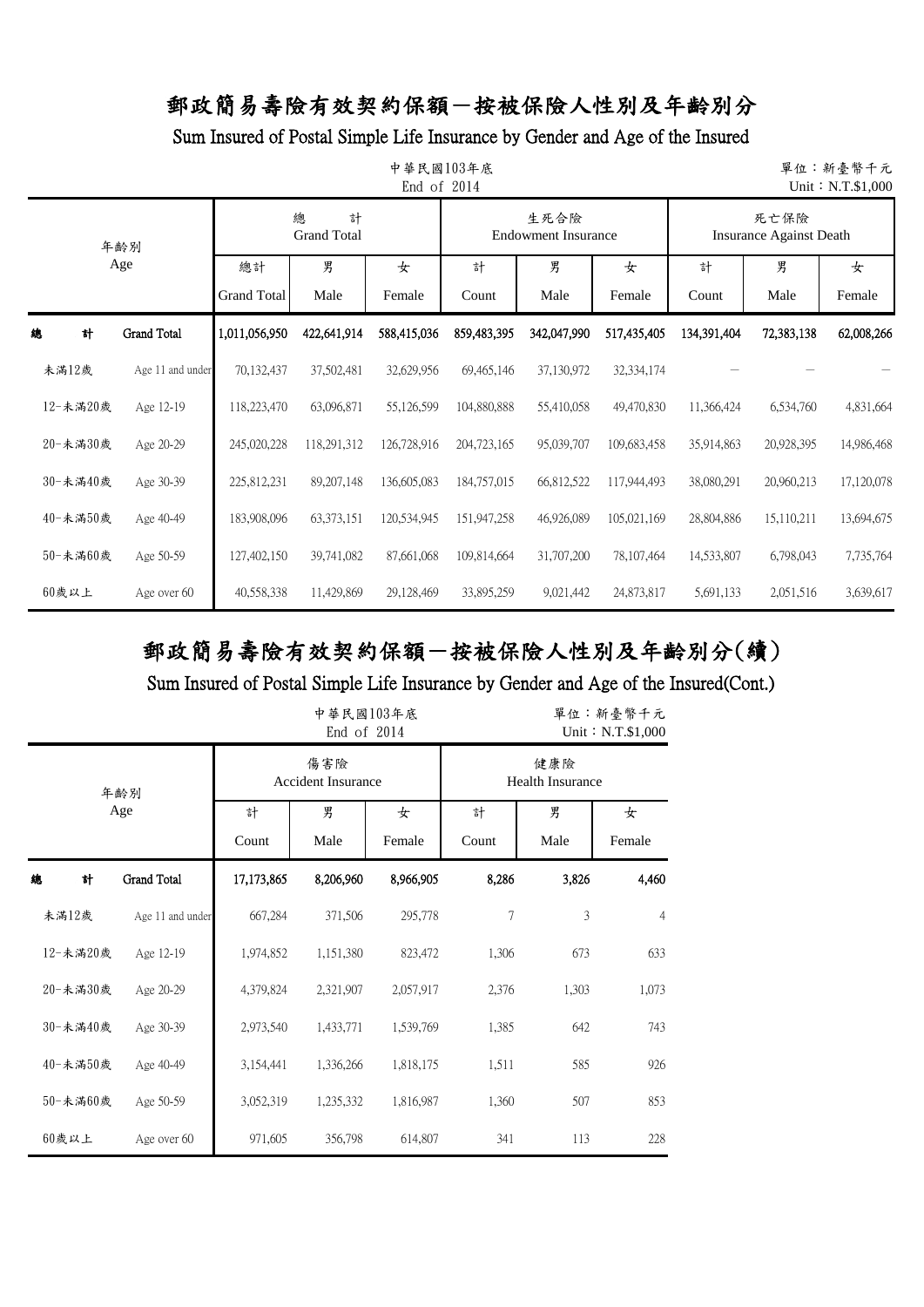### Sum Insured of Postal Simple Life Insurance by Gender and Age of the Insured

|   | 中華民國102年底<br>單位:新臺幣千元<br>End of 2013<br>Unit: N.T.\$1,000 |                  |                                                                    |             |             |             |              |             |             |                                        |            |  |  |
|---|-----------------------------------------------------------|------------------|--------------------------------------------------------------------|-------------|-------------|-------------|--------------|-------------|-------------|----------------------------------------|------------|--|--|
|   |                                                           | 年齢別              | 總<br>計<br>生死合險<br><b>Grand Total</b><br><b>Endowment Insurance</b> |             |             |             |              |             |             | 死亡保險<br><b>Insurance Against Death</b> |            |  |  |
|   |                                                           | Age              | 男<br>總計<br>女<br><b>Grand Total</b><br>Male<br>Female               |             | 計<br>Count  | 男<br>Male   | 女<br>Female  | 計<br>Count  | 男<br>Male   | 女<br>Female                            |            |  |  |
| 總 | 計                                                         | Grand Total      | 995,892,756                                                        | 420,282,157 | 575,610,599 | 834,899,836 | 336,118,339  | 498,781,497 | 141,631,532 | 74,986,246                             | 66,645,286 |  |  |
|   | 未滿12歲                                                     | Age 11 and under | 81,955,926                                                         | 43,882,502  | 38,073,424  | 81,134,902  | 43,430,583   | 37,704,319  |             |                                        |            |  |  |
|   | 12-未滿20歲                                                  | Age 12-19        | 118,936,774                                                        | 63,280,485  | 55,656,289  | 104,401,634 | 55,136,283   | 49,265,351  | 12,270,862  | 6,825,073                              | 5,445,789  |  |  |
|   | 20-未滿30歲                                                  | Age 20-29        | 242,345,449                                                        | 115,876,177 | 126,469,272 | 198,324,758 | 91,258,308   | 107,066,450 | 39,081,310  | 22,032,403                             | 17,048,907 |  |  |
|   | 30-未滿40歲                                                  | Age 30-39        | 216,089,661                                                        | 85,314,710  | 130,774,951 | 173,035,687 | 62,234,815   | 110,800,872 | 39,828,778  | 21,546,056                             | 18,282,722 |  |  |
|   | 40-未満50歲                                                  | Age 40-49        | 178,501,280                                                        | 62,374,322  | 116,126,958 | 145,266,335 | 45, 425, 544 | 99,840,791  | 29,605,047  | 15,430,415                             | 14,174,632 |  |  |
|   | 50-未満60歲                                                  | Age 50-59        | 122,014,925                                                        | 38,989,724  | 83,025,201  | 103,670,656 | 30,627,651   | 73,043,005  | 14,900,607  | 6,985,274                              | 7,915,333  |  |  |
|   | $60$ 歲以上                                                  | Age over 60      | 36,048,741                                                         | 10,564,237  | 25,484,504  | 29,065,864  | 8,005,155    | 21,060,709  | 5,944,928   | 2,167,025                              | 3,777,903  |  |  |

# 郵政簡易壽險有效契約保額-按被保險人性別及年齡別分(續)

|          |                  |                                                                   | 中華民國102年底<br>End of 2013         |            | 單位:新臺幣千元<br>Unit: N.T.\$1,000 |                         |       |  |  |
|----------|------------------|-------------------------------------------------------------------|----------------------------------|------------|-------------------------------|-------------------------|-------|--|--|
|          | 年齢別              |                                                                   | 傷害險<br><b>Accident Insurance</b> |            |                               | 健康險<br>Health Insurance |       |  |  |
|          | Age              | 男<br>男<br>計<br>女<br>計<br>Male<br>Count<br>Female<br>Count<br>Male |                                  |            |                               | 女<br>Female             |       |  |  |
| 計<br>總   | Grand Total      | 19,353,464                                                        | 9,173,938                        | 10,179,526 | 7,924                         | 3,634                   | 4,290 |  |  |
| 未滿12歲    | Age 11 and under | 821,021                                                           | 451,916                          | 369,105    | 3                             | 3                       |       |  |  |
| 12-未滿20歲 | Age 12-19        | 2,263,067                                                         | 1,318,497                        | 944,570    | 1,211                         | 632                     | 579   |  |  |
| 20-未滿30歲 | Age 20-29        | 4,937,131                                                         | 2,584,246                        | 2,352,885  | 2,250                         | 1,220                   | 1,030 |  |  |
| 30-未滿40歲 | Age 30-39        | 3,223,822                                                         | 1,533,217                        | 1,690,605  | 1,374                         | 622                     | 752   |  |  |
| 40-未満50歳 | Age 40-49        | 3,628,452                                                         | 1,517,806                        | 2,110,646  | 1,446                         | 557                     | 889   |  |  |
| 50-未満60歲 | Age 50-59        | 3,442,339                                                         | 1,376,309                        | 2,066,030  | 1,323                         | 490                     | 833   |  |  |
| $60$ 歲以上 | Age over 60      | 1,037,632                                                         | 391,947                          | 645,685    | 317                           | 110                     | 207   |  |  |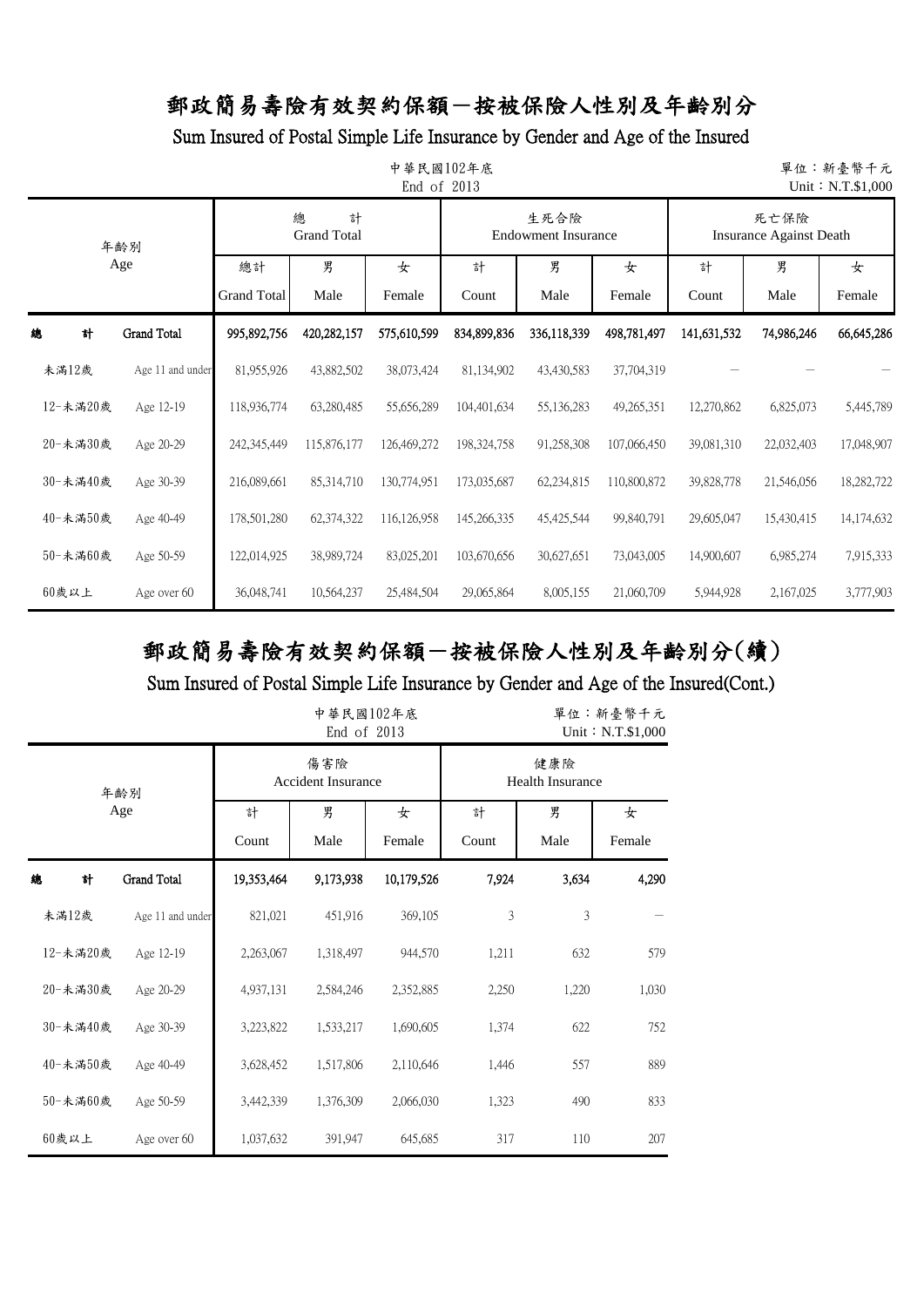Sum Insured of Postal Simple Life Insurance by Gender and Age of the Insured

|          | 中華民國101年底<br>單位:新臺幣千元<br>End of 2012<br>Unit: N.T.\$1,000 |                    |                              |             |             |                                    |             |                                        |            |            |  |  |  |
|----------|-----------------------------------------------------------|--------------------|------------------------------|-------------|-------------|------------------------------------|-------------|----------------------------------------|------------|------------|--|--|--|
|          | 年齢別                                                       |                    | 總<br>計<br><b>Grand Total</b> |             |             | 生死合險<br><b>Endowment Insurance</b> |             | 死亡保險<br><b>Insurance Against Death</b> |            |            |  |  |  |
|          | Age                                                       | 總計                 | 男                            | 女           | 計           | 男                                  | 女           | 計                                      | 男          | 女          |  |  |  |
|          |                                                           | <b>Grand Total</b> | Male                         | Female      | Count       | Male                               | Female      | Count                                  | Male       | Female     |  |  |  |
| 計<br>總   | <b>Grand Total</b>                                        | 953,277,546        | 408,949,814                  | 544.327,732 | 795,058,218 | 323,664,018                        | 471,394,200 | 138,805,281                            | 76,034,418 | 62,770,863 |  |  |  |
| 未滿12歲    | Age 11 and under                                          | 83,113,364         | 44,500,992                   | 38,612,372  | 82,198,011  | 43,999,716                         | 38,198,295  |                                        |            |            |  |  |  |
| 12-未滿20歲 | Age 12-19                                                 | 114,672,390        | 61,363,483                   | 53,308,907  | 101,611,827 | 53,712,167                         | 47,899,660  | 10,736,961                             | 6,296,747  | 4,440,214  |  |  |  |
| 20-未満30歲 | Age 20-29                                                 | 232,461,838        | 113,685,705                  | 118,776,133 | 188,588,987 | 87,438,203                         | 101,150,784 | 38,931,354                             | 23,655,917 | 15,275,437 |  |  |  |
| 30-未滿40歲 | Age 30-39                                                 | 202,869,798        | 80,579,300                   | 122,290,498 | 161,372,442 | 57,905,805                         | 103,466,637 | 38, 337, 742                           | 21,170,119 | 17,167,623 |  |  |  |
| 40-未滿50歲 | Age 40-49                                                 | 172,184,942        | 60,999,319                   | 111,185,623 | 139,047,224 | 43,982,685                         | 95,064,539  | 29,439,058                             | 15,470,347 | 13,968,711 |  |  |  |
| 50-未滿60歲 | Age 50-59                                                 | 115,761,775        | 37,964,385                   | 77,797,390  | 97,148,877  | 29,415,148                         | 67,733,729  | 15, 191, 873                           | 7,172,443  | 8,019,430  |  |  |  |
| 60歲以上    | Age over 60                                               | 32,213,439         | 9,856,630                    | 22,356,809  | 25,090,850  | 7,210,294                          | 17,880,556  | 6,168,293                              | 2,268,845  | 3,899,448  |  |  |  |

# 郵政簡易壽險有效契約保額-按被保險人性別及年齡別分(續)

|          |                    |            | 中華民國101年底<br>End of 2012         |            | 單位:新臺幣千元<br>Unit: N.T.\$1,000  |       |        |  |  |
|----------|--------------------|------------|----------------------------------|------------|--------------------------------|-------|--------|--|--|
|          | 年齢別                |            | 傷害險<br><b>Accident Insurance</b> |            | 健康險<br><b>Health Insurance</b> |       |        |  |  |
|          | Age                | 計          | 男                                | 女          | 計                              | 男     | 女      |  |  |
|          |                    | Count      | Male                             | Female     | Count                          | Male  | Female |  |  |
| 總<br>計   | <b>Grand Total</b> | 19,406,933 | 9,248,099                        | 10,158,834 | 7,114                          | 3,279 | 3,835  |  |  |
| 未満12歲    | Age 11 and under   | 915,352    | 501,275                          | 414,077    | 1                              | 1     |        |  |  |
| 12-未滿20歲 | Age 12-19          | 2,322,577  | 1,354,025                        | 968,552    | 1,025                          | 544   | 481    |  |  |
| 20-未滿30歲 | Age 20-29          | 4,939,469  | 2,590,506                        | 2,348,963  | 2,028                          | 1,079 | 949    |  |  |
| 30-未滿40歲 | Age 30-39          | 3,158,371  | 1,502,795                        | 1,655,576  | 1,243                          | 581   | 662    |  |  |
| 40-未滿50歲 | Age 40-49          | 3,697,307  | 1,545,761                        | 2,151,546  | 1,353                          | 526   | 827    |  |  |
| 50-未滿60歲 | Age 50-59          | 3,419,845  | 1,376,345                        | 2,043,500  | 1,180                          | 449   | 731    |  |  |
| $60$ 歲以上 | Age over 60        | 954,012    | 377,392                          | 576,620    | 284                            | 99    | 185    |  |  |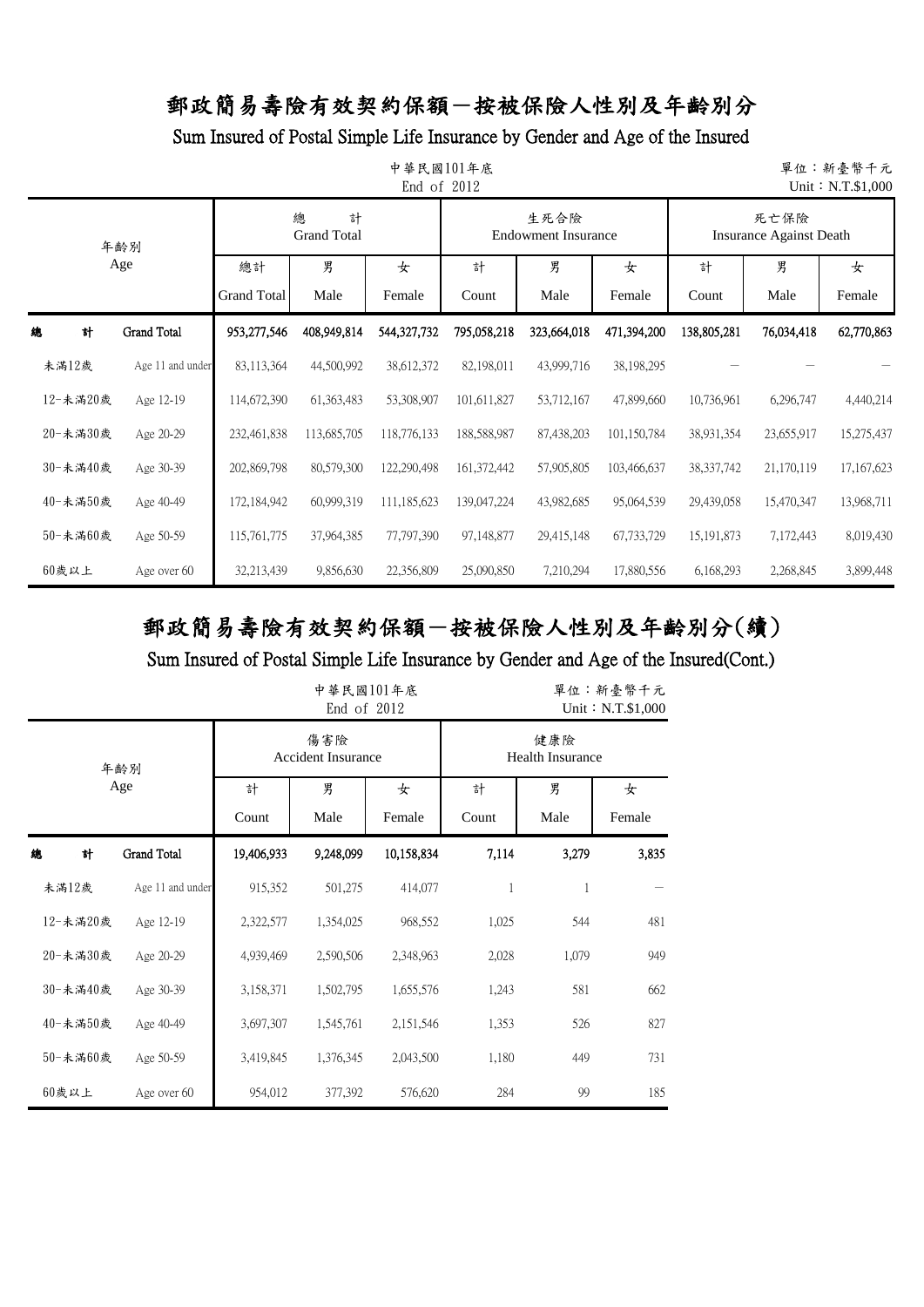Sum Insured of Postal Simple Life Insurance by Gender and Age of the Insured

|     | 中華民國100年底<br>單位:新臺幣千元<br>End of 2011<br>Unit: N.T.\$1,000 |                    |                    |                              |              |             |                                    |              |                                        |            |            |  |  |
|-----|-----------------------------------------------------------|--------------------|--------------------|------------------------------|--------------|-------------|------------------------------------|--------------|----------------------------------------|------------|------------|--|--|
| 年齢別 |                                                           |                    |                    | 總<br>計<br><b>Grand Total</b> |              |             | 生死合險<br><b>Endowment Insurance</b> |              | 死亡保險<br><b>Insurance Against Death</b> |            |            |  |  |
|     |                                                           | Age                | 總計                 | 男                            | 女            | 計           | 男                                  | 女            | 男<br>計                                 |            | 女          |  |  |
|     |                                                           |                    | <b>Grand Total</b> | Male                         | Female       | Count       | Male                               | Female       | Count                                  | Male       | Female     |  |  |
| 總   | 計                                                         | <b>Grand Total</b> | 896,074,283        | 387,732,014                  | 508,342,269  | 741,620,266 | 304,406,107                        | 437,214,159  | 135,951,428                            | 74,540,237 | 61,411,191 |  |  |
|     | 未滿12歲                                                     | Age 11 and under   | 82,087,764         | 43,866,255                   | 38,221,509   | 81,091,559  | 43,328,154                         | 37,763,405   |                                        |            |            |  |  |
|     | 12-未滿20歲                                                  | Age 12-19          | 107,885,247        | 58,028,001                   | 49,857,246   | 95,259,819  | 50,602,115                         | 44,657,704   | 10,343,502                             | 6,100,291  | 4,243,211  |  |  |
|     | 20-未滿30歲                                                  | Age 20-29          | 219,433,701        | 106,573,418                  | 112,860,283  | 176,531,821 | 81,155,329                         | 95,376,492   | 38,243,910                             | 23,002,404 | 15,241,506 |  |  |
|     | 30-未滿40歲                                                  | Age 30-39          | 186,140,661        | 74,257,155                   | 111,883,506  | 145,309,450 | 51,930,256                         | 93,379,194   | 37,921,194                             | 20,949,028 | 16,972,166 |  |  |
|     | 40-未滿50歲                                                  | Age 40-49          | 163,283,035        | 59,107,995                   | 104,175,040  | 130,549,819 | 42,215,713                         | 88, 334, 106 | 29, 181, 972                           | 15,419,456 | 13,762,516 |  |  |
|     | 50-未滿60歲                                                  | Age 50-59          | 107,571,443        | 36,380,247                   | 71, 191, 196 | 90,104,856  | 28,259,764                         | 61,845,092   | 14,228,495                             | 6,808,385  | 7,420,110  |  |  |
|     | $60$ 歲以上                                                  | Age over 60        | 29,672,432         | 9,518,943                    | 20, 153, 489 | 22,772,942  | 6,914,776                          | 15,858,166   | 6,032,355                              | 2,260,673  | 3,771,682  |  |  |

# 郵政簡易壽險有效契約保額-按被保險人性別及年齡別分(續)

|          |                  |            | 中華民國100年底<br>End of $2011$       |           | 單位:新臺幣千元<br>Unit: N.T.\$1,000 |       |        |
|----------|------------------|------------|----------------------------------|-----------|-------------------------------|-------|--------|
|          | 年齢別              |            | 傷害險<br><b>Accident Insurance</b> | 健康險       | <b>Health Insurance</b>       |       |        |
|          | Age              | 計          | 男                                | 女         | 計                             | 男     | 女      |
|          |                  | Count      | Male                             | Female    | Count                         | Male  | Female |
| 總<br>計   | Grand Total      | 18,497,468 | 8,783,332                        | 9,714,136 | 5,121                         | 2,338 | 2,783  |
| 未滿12歲    | Age 11 and under | 996,205    | 538,101                          | 458,104   |                               |       |        |
| 12-未滿20歲 | Age 12-19        | 2,281,220  | 1,325,224                        | 955,996   | 706                           | 371   | 335    |
| 20-未滿30歲 | Age 20-29        | 4,656,496  | 2,414,883                        | 2,241,613 | 1,474                         | 802   | 672    |
| 30-未滿40歲 | Age 30-39        | 2,909,133  | 1,377,467                        | 1,531,666 | 884                           | 404   | 480    |
| 40-未滿50歲 | Age 40-49        | 3,550,245  | 1,472,454                        | 2,077,791 | 999                           | 372   | 627    |
| 50-未滿60歲 | Age 50-59        | 3,237,234  | 1,311,778                        | 1,925,456 | 858                           | 320   | 538    |
| $60$ 歲以上 | Age over 60      | 866,935    | 343,425                          | 523,510   | 200                           | 69    | 131    |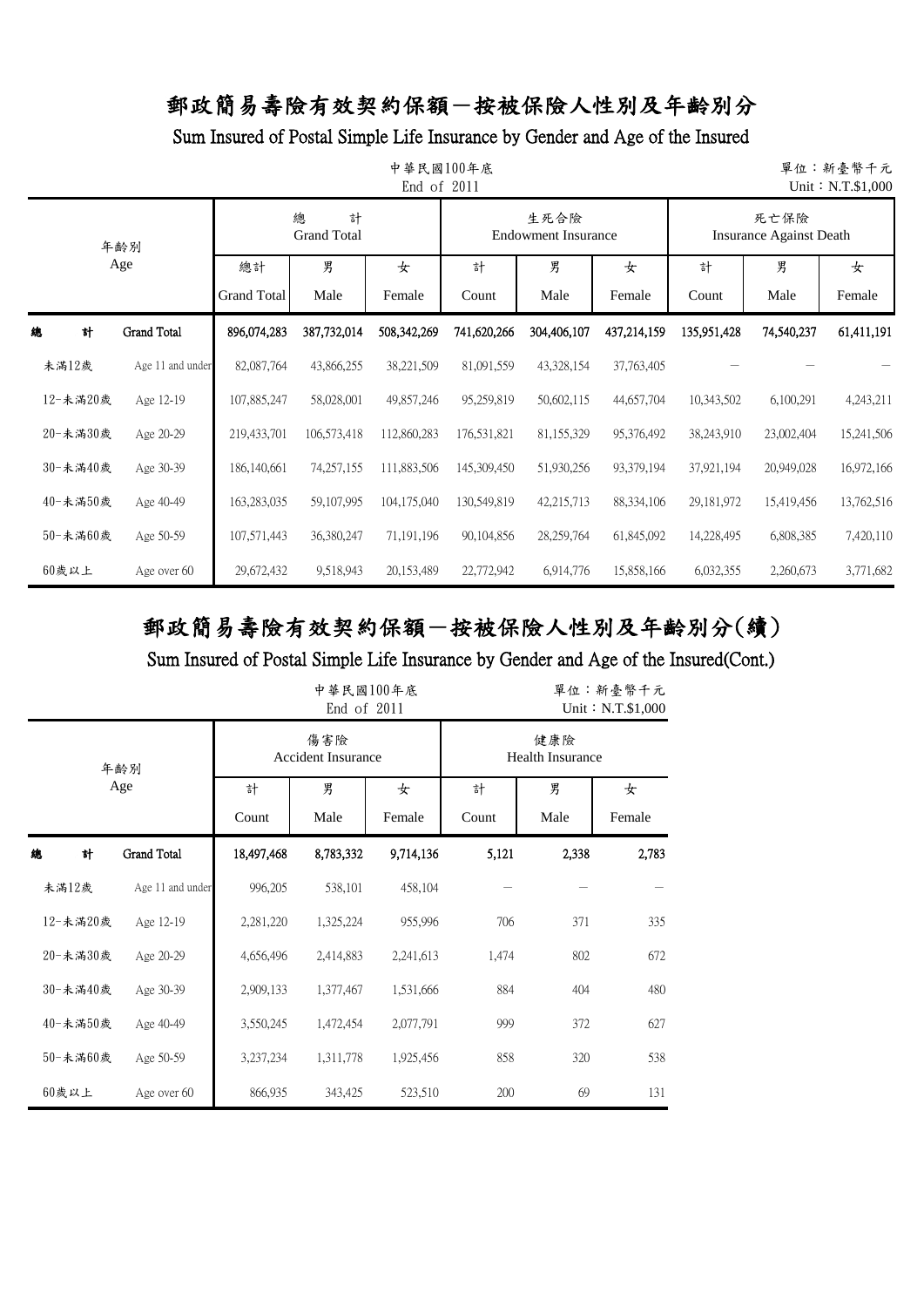Sum Insured of Postal Simple Life Insurance by Gender and Age of the Insured

|   | 中華民國<br>99年底<br>單位:新臺幣千元<br>End of 2010<br>Unit: N.T.\$1,000 |                    |                    |                              |             |              |                                    |             |             |                                        |            |  |  |
|---|--------------------------------------------------------------|--------------------|--------------------|------------------------------|-------------|--------------|------------------------------------|-------------|-------------|----------------------------------------|------------|--|--|
|   |                                                              | 年齡別                |                    | 總<br>計<br><b>Grand Total</b> |             |              | 生死合險<br><b>Endowment Insurance</b> |             |             | 死亡保險<br><b>Insurance Against Death</b> |            |  |  |
|   |                                                              | Age                | 總計                 | 男                            | 女           | 計            | 男                                  | 女           | 計           | 男                                      | 女          |  |  |
|   |                                                              |                    | <b>Grand Total</b> | Male                         | Female      | Count        | Male                               | Female      | Count       | Male                                   | Female     |  |  |
| 總 | 計                                                            | <b>Grand Total</b> | 879,562,419        | 382,120,222                  | 497,442,197 | 730,155,982  | 301,932,471                        | 428,223,511 | 130,245,502 | 71,049,004                             | 59,196,498 |  |  |
|   | 未滿12歲                                                        | Age 11 and under   | 87, 242, 818       | 46,621,070                   | 40,621,748  | 85,859,284   | 45,859,835                         | 39,999,449  |             |                                        |            |  |  |
|   | 12-未滿20歲                                                     | Age 12-19          | 107,421,911        | 57,894,717                   | 49,527,194  | 94,748,386   | 50,416,804                         | 44,331,582  | 10,111,010  | 5,996,646                              | 4,114,364  |  |  |
|   | 20-未滿30歲                                                     | Age 20-29          | 216,742,902        | 103,036,297                  | 113,706,605 | 177,112,086  | 80,085,283                         | 97,026,803  | 34,920,055  | 20,501,727                             | 14,418,328 |  |  |
|   | 30-未滿40歲                                                     | Age 30-39          | 175, 133, 373      | 70,046,486                   | 105,086,887 | 135,110,975  | 48,078,992                         | 87,031,983  | 37,253,529  | 20,679,819                             | 16,573,710 |  |  |
|   | 40-未滿50歲                                                     | Age 40-49          | 160,810,208        | 59,015,239                   | 101,794,969 | 128,254,021  | 42,242,130                         | 86,011,891  | 28,867,717  | 15,234,485                             | 13,633,232 |  |  |
|   | 50-未滿60歲                                                     | Age 50-59          | 102,805,132        | 35,736,771                   | 67,068,361  | 86, 351, 572 | 28,039,328                         | 58,312,244  | 13,292,992  | 6,432,934                              | 6,860,058  |  |  |
|   | $60$ 歲以上                                                     | Age over 60        | 29,406,075         | 9,769,642                    | 19,636,433  | 22,719,658   | 7,210,099                          | 15,509,559  | 5,800,199   | 2,203,393                              | 3,596,806  |  |  |

# 郵政簡易壽險有效契約保額-按被保險人性別及年齡別分(續)

|          |                    |            | 中華民國 99年底<br>End of $2010$       |            | 單位:新臺幣千元<br>Unit: N.T.\$1,000 |                                |        |  |  |
|----------|--------------------|------------|----------------------------------|------------|-------------------------------|--------------------------------|--------|--|--|
|          | 年齢別                |            | 傷害險<br><b>Accident Insurance</b> |            |                               | 健康險<br><b>Health Insurance</b> |        |  |  |
|          | Age                | 計          | 男                                | 女          | 計                             | 男                              | 女      |  |  |
|          |                    | Count      | Male                             | Female     | Count                         | Male                           | Female |  |  |
| 計<br>總   | <b>Grand Total</b> | 19,158,522 | 9,137,670                        | 10,020,852 | 2,413                         | 1,077                          | 1,336  |  |  |
| 未満12歲    | Age 11 and under   | 1,383,534  | 761,235                          | 622,299    |                               |                                |        |  |  |
| 12-未滿20歲 | Age 12-19          | 2,562,157  | 1,481,070                        | 1,081,087  | 358                           | 197                            | 161    |  |  |
| 20-未滿30歲 | Age 20-29          | 4,710,127  | 2,448,951                        | 2,261,176  | 634                           | 336                            | 298    |  |  |
| 30-未滿40歲 | Age 30-39          | 2,768,414  | 1,287,469                        | 1,480,945  | 455                           | 206                            | 249    |  |  |
| 40-未滿50歲 | Age 40-49          | 3,687,977  | 1,538,454                        | 2,149,523  | 493                           | 170                            | 323    |  |  |
| 50-未滿60歲 | Age 50-59          | 3,160,168  | 1,264,359                        | 1,895,809  | 400                           | 150                            | 250    |  |  |
| $60$ 歲以上 | Age over 60        | 886,145    | 356,132                          | 530,013    | 73                            | 18                             | 55     |  |  |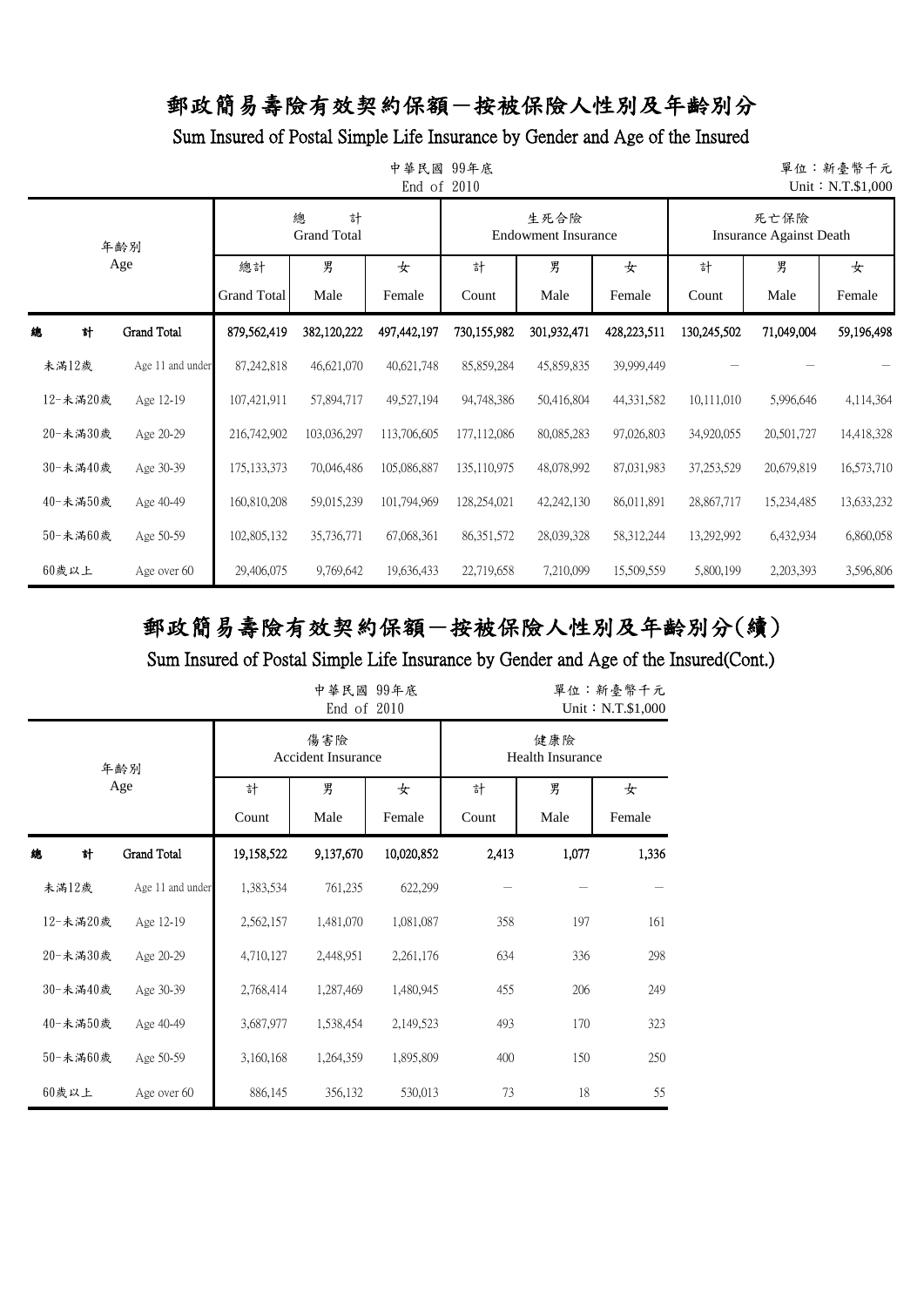Sum Insured of Postal Simple Life Insurance by Gender and Age of the Insured

| 中華民國<br>98年底<br>單位:新臺幣千元<br>2009<br>Unit: N.T.\$1,000<br>End of |                    |                    |                         |             |             |                            |             |  |
|-----------------------------------------------------------------|--------------------|--------------------|-------------------------|-------------|-------------|----------------------------|-------------|--|
|                                                                 |                    | 總                  | <b>Grand Total</b><br>計 |             | 生死合險        | <b>Endowment Insurance</b> |             |  |
| 年齢別<br>Age                                                      |                    | 總計                 | 男                       | 女           | 計           | 男                          | 女           |  |
|                                                                 |                    | <b>Grand Total</b> | Male                    | Female      | Count       | Male                       | Female      |  |
| 計<br>總                                                          | <b>Grand Total</b> | 868,214,716        | 381,669,588             | 486,545,128 | 719,563,068 | 301,581,596                | 417,981,472 |  |
| 未滿12歲                                                           | Age 11 and under   | 95,280,464         | 50,913,909              | 44,366,555  | 93,766,181  | 50,077,238                 | 43,688,943  |  |
| 12-未滿20歲                                                        | Age 12-19          | 108,901,312        | 58,866,840              | 50,034,472  | 96,248,980  | 51,384,053                 | 44,864,927  |  |
| 20-未滿30歲                                                        | Age 20-29          | 213,589,449        | 101,431,344             | 112,158,105 | 174,369,181 | 78,683,329                 | 95,685,852  |  |
| 30-未滿40歲                                                        | Age 30-39          | 166,349,461        | 67,481,936              | 98,867,525  | 126,449,057 | 45,527,513                 | 80,921,544  |  |
| 40-未滿50歲                                                        | Age 40-49          | 158,483,805        | 59,130,399              | 99,353,406  | 126,294,781 | 42,353,547                 | 83,941,234  |  |
| 50-未滿60歲                                                        | Age 50-59          | 98,752,970         | 34,606,345              | 64,146,625  | 82,380,359  | 26,936,878                 | 55,443,481  |  |
| $60$ 歲以上                                                        | Age over 60        | 26,857,255         | 9,238,815               | 17,618,440  | 20,054,529  | 6,619,038                  | 13,435,491  |  |

# 郵政簡易壽險有效契約保額-按被保險人性別及年齡別分(續)

| 中華民國 98年底<br>單位:新臺幣千元<br>End of 2009<br>Unit: N.T.\$1,000 |                    |             |                                |            |            |                           |           |  |
|-----------------------------------------------------------|--------------------|-------------|--------------------------------|------------|------------|---------------------------|-----------|--|
|                                                           |                    | 死亡保險        | <b>Insurance Against Death</b> |            | 傷害險        | <b>Accident Insurance</b> |           |  |
|                                                           | 年齢別                | 計           | 男                              | 女          | 計          | 合計                        | 女         |  |
| Age                                                       |                    | Count       | Male                           | Female     | Count      | Total                     | Female    |  |
| 計<br>總                                                    | <b>Grand Total</b> | 130,223,201 | 71,293,099                     | 58,930,102 | 18,428,149 | 8,794,755                 | 9,633,394 |  |
| 未滿12歲                                                     | Age 11 and under   |             |                                |            | 1,514,283  | 836,671                   | 677,612   |  |
| 12-未滿20歲                                                  | Age 12-19          | 10,171,246  | 6,045,737                      | 4,125,509  | 2,481,046  | 1,437,030                 | 1,044,016 |  |
| 20-未満30歲                                                  | Age 20-29          | 34,748,859  | 20,427,798                     | 14,321,061 | 4,471,334  | 2,320,178                 | 2,151,156 |  |
| 30-未滿40歲                                                  | Age 30-39          | 37,292,420  | 20,737,615                     | 16,554,805 | 2,607,934  | 1,216,778                 | 1,391,156 |  |
| 40-未満50歲                                                  | Age 40-49          | 28,674,101  | 15,320,616                     | 13,353,485 | 3,514,859  | 1,456,212                 | 2,058,647 |  |
| 50-未滿60歲                                                  | Age 50-59          | 13,371,860  | 6,482,451                      | 6,889,409  | 3,000,694  | 1,186,991                 | 1,813,703 |  |
| 60歲以上                                                     | Age over 60        | 5,964,715   | 2,278,882                      | 3,685,833  | 837,999    | 340,895                   | 497,104   |  |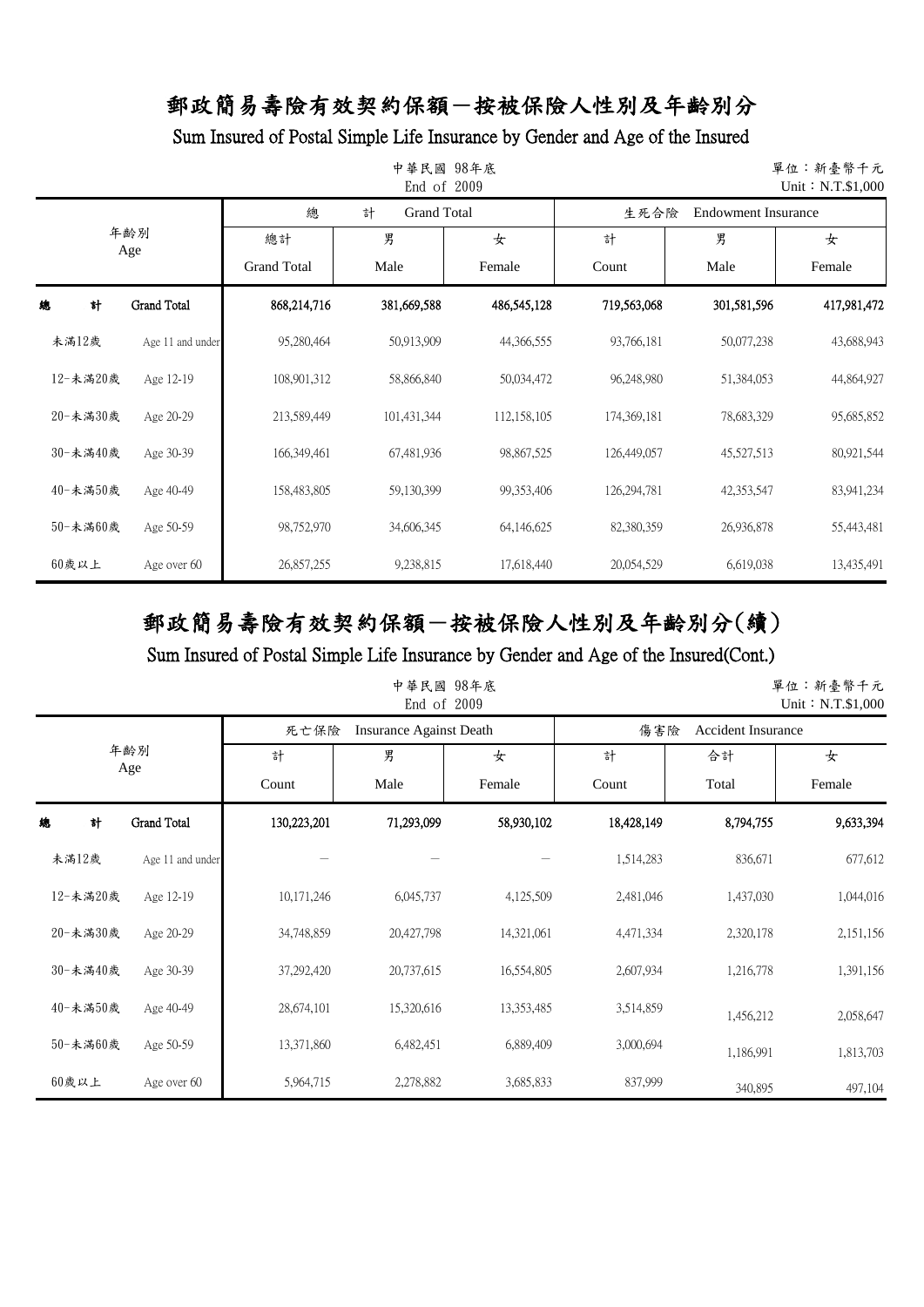Sum Insured of Postal Simple Life Insurance by Gender and Age of the Insured

| 中華民國 97年底<br>單位:新臺幣千元<br>End of 2008<br>Unit: N.T.\$1,000 |                    |                    |                         |              |                                    |             |             |  |
|-----------------------------------------------------------|--------------------|--------------------|-------------------------|--------------|------------------------------------|-------------|-------------|--|
|                                                           |                    | 總                  | 計<br><b>Grand Total</b> |              | <b>Endowment Insurance</b><br>生死合險 |             |             |  |
| 年齢別<br>Age                                                |                    | 總計                 | 男                       | 女            | 計                                  | 男           | 女           |  |
|                                                           |                    | <b>Grand Total</b> | Male                    | Female       | Count                              | Male        | Female      |  |
| 計<br>總                                                    | <b>Grand Total</b> | 761,905,220        | 341,271,805             | 420,633,415  | 619,205,699                        | 263,543,200 | 355,662,499 |  |
| 未満12歲                                                     | Age 11 and under   | 85,431,261         | 45,732,563              | 39,698,698   | 83,983,992                         | 44,936,665  | 39,047,327  |  |
| 12-未滿20歲                                                  | Age 12-19          | 94,853,190         | 51,716,862              | 43,136,328   | 82,502,066                         | 44,407,281  | 38,094,785  |  |
| 20-未滿30歲                                                  | Age 20-29          | 182,638,333        | 88,159,639              | 94,478,694   | 146,076,593                        | 66,470,290  | 79,606,303  |  |
| 30-未滿40歲                                                  | Age 30-39          | 144,386,790        | 60,625,502              | 83,761,288   | 105,593,011                        | 39,068,120  | 66,524,891  |  |
| 40-未滿50歲                                                  | Age 40-49          | 140,977,529        | 54,379,852              | 86,597,677   | 109,796,179                        | 37,977,003  | 71,819,176  |  |
| 50-未滿60歲                                                  | Age 50-59          | 87,800,993         | 31,555,658              | 56, 245, 335 | 72,209,683                         | 24,220,550  | 47,989,133  |  |
| $60$ 歲以上                                                  | Age over 60        | 25,817,124         | 9,101,729               | 16,715,395   | 19,044,175                         | 6,463,291   | 12,580,884  |  |

# 郵政簡易壽險有效契約保額-按被保險人性別及年齡別分(續)

|            |                  |             | 中華民國 97年底<br>End of 2008       |            |            |                           | 單位:新臺幣千元<br>Unit: N.T.\$1,000 |
|------------|------------------|-------------|--------------------------------|------------|------------|---------------------------|-------------------------------|
|            |                  | 死亡保險        | <b>Insurance Against Death</b> |            | 傷害險        | <b>Accident Insurance</b> |                               |
| 年齢別<br>Age |                  | 計           | 男                              | 女          | 計          | 合計                        | 女                             |
|            |                  | Count       | Male                           | Female     | Count      | Total                     | Female                        |
| 總<br>計     | Grand Total      | 125,468,087 | 69,531,279                     | 55,936,808 | 17,231,434 | 8,197,326                 | 9,034,108                     |
| 未滿12歲      | Age 11 and under |             |                                |            | 1,447,269  | 795,898                   | 651,371                       |
| 12-未滿20歲   | Age 12-19        | 10,040,557  | 5,982,009                      | 4,058,548  | 2,310,567  | 1,327,572                 | 982,995                       |
| 20-未滿30歲   | Age 20-29        | 32,431,439  | 19,549,276                     | 12,882,163 | 4,130,301  | 2,140,073                 | 1,990,228                     |
| 30-未滿40歲   | Age 30-39        | 36,360,002  | 20,425,593                     | 15,934,409 | 2,433,777  | 1,131,789                 | 1,301,988                     |
| 40-未満50歲   | Age 40-49        | 27,880,498  | 15,034,081                     | 12,846,417 | 3,300,852  | 1,368,768                 | 1,932,084                     |
| 50-未滿60歲   | Age 50-59        | 12,773,360  | 6,228,014                      | 6,545,346  | 2,817,950  | 1,107,094                 | 1,710,856                     |
| 60歲以上      | Age over 60      | 5,982,231   | 2,312,306                      | 3,669,925  | 790,718    | 326,132                   | 464,586                       |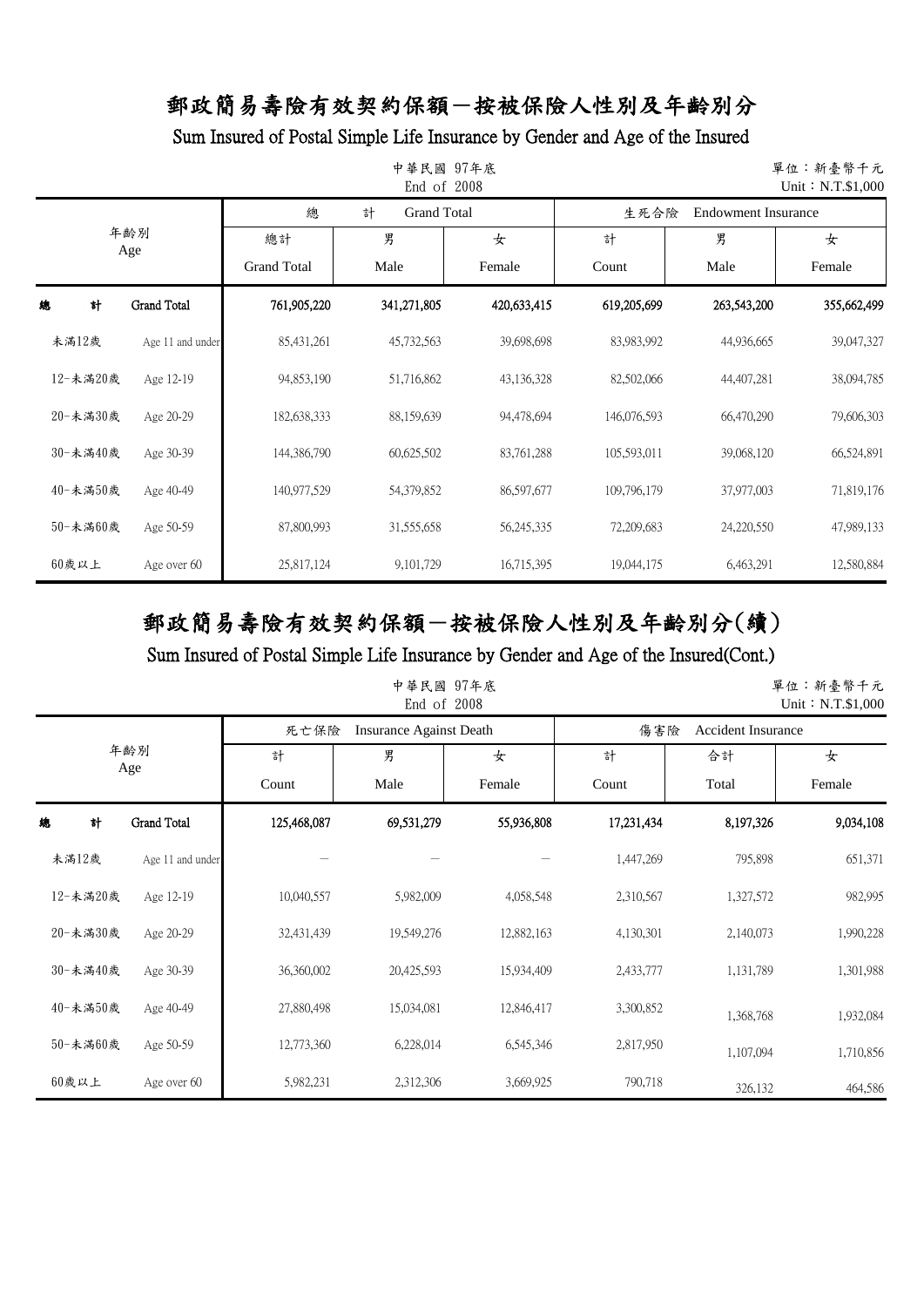### Sum Insured of Postal Simple Life Insurance by Gender and Age of the Insured

| 中華民國 96年底<br>單位:新臺幣千元<br>End of 2007<br>Unit: N.T.\$1,000 |                    |                    |                         |              |             |                     |               |  |
|-----------------------------------------------------------|--------------------|--------------------|-------------------------|--------------|-------------|---------------------|---------------|--|
|                                                           |                    | 總                  | <b>Grand Total</b><br>計 |              | 生死合險        | Endowment Insurance |               |  |
| 年齢別<br>Age                                                |                    | 總計                 | 男                       | 女            | 計           | 男                   | 女             |  |
|                                                           |                    | <b>Grand Total</b> | Male                    | Female       | Count       | Male                | Female        |  |
| 計<br>總                                                    | <b>Grand Total</b> | 809,531,437        | 360,690,070             | 448,841,367  | 673,144,445 | 285,607,183         | 387, 537, 262 |  |
| 未滿12歲                                                     | Age 11 and under   | 81,037,435         | 43,448,978              | 37,588,457   | 79,702,718  | 42,715,039          | 36,987,679    |  |
| 12-未滿20歲                                                  | Age 12-19          | 107,508,240        | 58,310,049              | 49,198,191   | 95,444,829  | 51,169,291          | 44,275,538    |  |
| 20-未滿30歲                                                  | Age 20-29          | 198,081,306        | 94,564,863              | 103,516,443  | 163,936,377 | 73,954,948          | 89,981,429    |  |
| 30-未滿40歲                                                  | Age 30-39          | 157,349,195        | 64,985,482              | 92, 363, 713 | 119,552,988 | 43,841,066          | 75,711,922    |  |
| 40-未滿50歲                                                  | Age 40-49          | 152,091,084        | 58,598,981              | 93,492,103   | 122,223,909 | 42,703,479          | 79,520,430    |  |
| 50-未滿60歲                                                  | Age 50-59          | 88,368,445         | 31,807,514              | 56,560,931   | 73,788,185  | 24,851,337          | 48,936,848    |  |
| $60$ 歲以上                                                  | Age over 60        | 25,095,732         | 8,974,203               | 16, 121, 529 | 18,495,439  | 6,372,023           | 12,123,416    |  |

# 郵政簡易壽險有效契約保額-按被保險人性別及年齡別分(續)

Sum Insured of Postal Simple Life Insurance by Gender and Age of the Insured(Cont.)

|            |                  |             | 中華民國 96年底<br>End of 2007       |            |            |                           | 單位:新臺幣千元<br>Unit: $N.T.$ \$1,000 |
|------------|------------------|-------------|--------------------------------|------------|------------|---------------------------|----------------------------------|
|            |                  | 死亡保險        | <b>Insurance Against Death</b> |            | 傷害險        | <b>Accident Insurance</b> |                                  |
| 年齢別<br>Age |                  | 計           | 男                              | 女          | 計          | 合計                        | 女                                |
|            |                  | Count       | Male                           | Female     | Count      | Total                     | Female                           |
| 計<br>總     | Grand Total      | 121,975,140 | 68,245,576                     | 53,729,564 | 14,411,852 | 6,837,311                 | 7,574,541                        |
| 未滿12歲      | Age 11 and under |             |                                |            | 1,334,717  | 733,939                   | 600,778                          |
| 12-未滿20歲   | Age 12-19        | 10,085,266  | 6,013,996                      | 4,071,270  | 1,978,145  | 1,126,762                 | 851,383                          |
| 20-未滿30歲   | Age 20-29        | 30,731,310  | 18,861,454                     | 11,869,856 | 3,413,619  | 1,748,461                 | 1,665,158                        |
| 30-未滿40歲   | Age 30-39        | 35,729,106  | 20,192,600                     | 15,536,506 | 2,067,101  | 951,816                   | 1,115,285                        |
| 40-未滿50歲   | Age 40-49        | 27,106,972  | 14,757,947                     | 12,349,025 | 2,760,203  | 1,137,555                 | 1,622,648                        |
| 50-未満60歲   | Age 50-59        | 12,342,857  | 6,072,629                      | 6,270,228  | 2,237,403  | 883,548                   | 1,353,855                        |
| 60歲以上      | Age over 60      | 5,979,629   | 2,346,950                      | 3,632,679  | 620,664    | 255,230                   | 365,434                          |